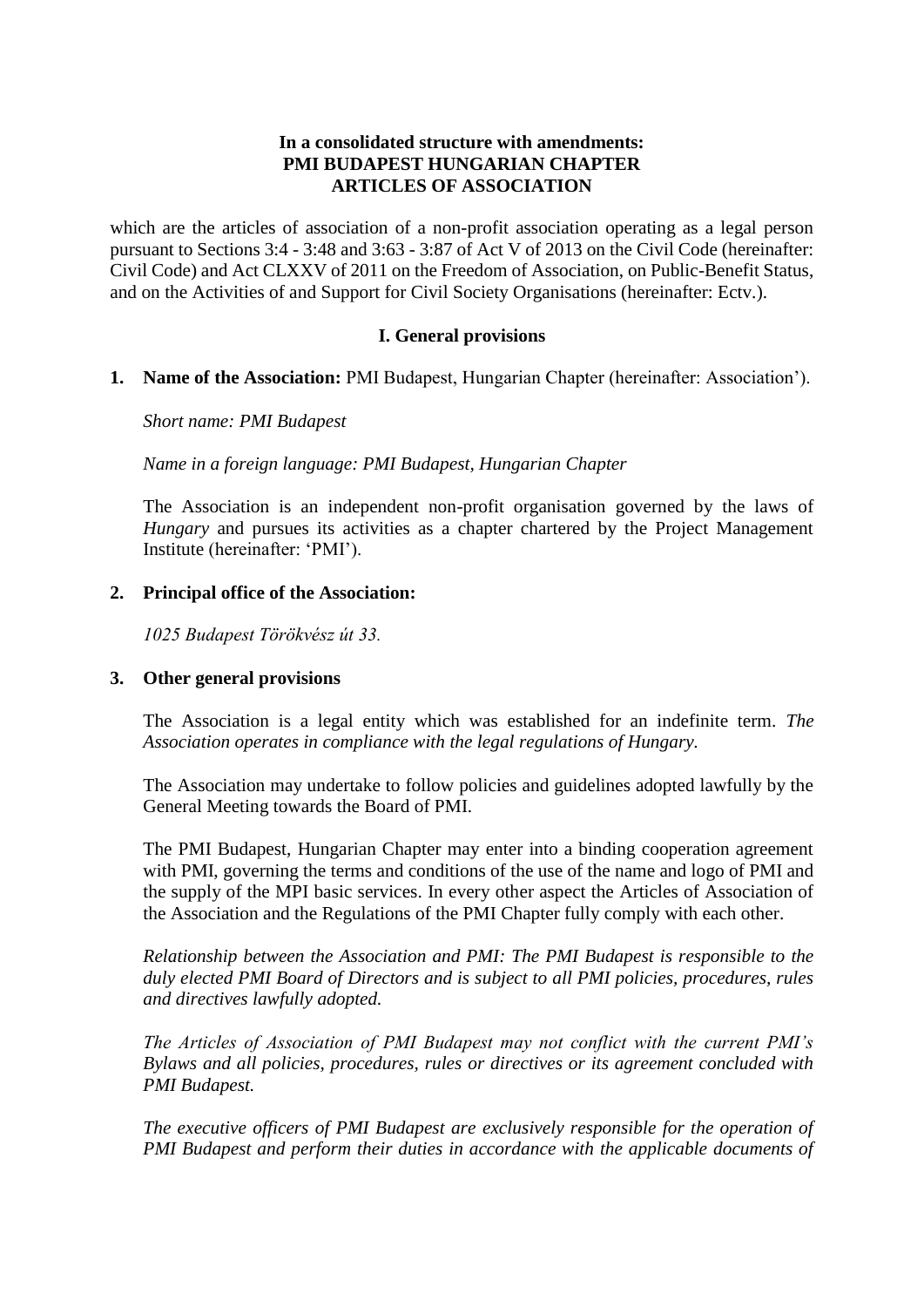*PMI Budapest, the agreement with PMI the bylaws policies, regulations, procedures of PMI as well as the provisions of the governing law.* 

#### **II. Purpose of the Association**

*In general the Association is dedicated to advancing the practice and science of project management in a conscious and proactive manner.*

#### **1. The Association has set the following objectives:**

- A. support to the project management profession and practice,
- B. performing scientific activities, surveys and research concerning the project management profession and support thereto as well as involvement in them,
- C. promoting the training and professional development of the project management profession though the promotion and development of internationally recognised qualifications skill development and general knowledge dissemination,
- D. promoting the implementation of the project management practice, disseminated and established in the European Union and overseas in the corporate, state and public administration, educational, civil and other sectors,
- E. building an information network for those working in the project management profession, with special regard to state administration and higher education,
- F. presentation of the Hungarian experience in international fora and dissemination of international experience at Hungarian events,
- G. maintaining contact with the international organisation of PMI and involvement in its activities,
- H. monitoring and high standard dissemination of the development of the profession, preparations for professional changes and promoting the implementation of information society,
- I. expanding the professional knowledge of members and those interested in the profession through the dissemination of Hungarian and foreign technical and scientific results and building professional relations,
- J. representation of the importance to society and interests of the field, promoting the recognition by society of artistic, creative work and the project manager intellectuals,
- K. creating a social forum and representation for initiatives and opinions concerning the state, academic, industrial, corporate, user and educational sectors aimed at synthesising the international professional development and Hungarian opportunities, performing tasks resulting from professional position statements, group interests and the development of the profession,
- L. to create a forum for the members and those interested in the profession that allows them to exchange their professional views and share their experience on the basis of established practices,
- M. support to the different types and depths of descriptions of the established practice and, where applicable, establishment, nationalisation and publication of such established practices in order to facilitate the development of the Hungarian project management activities,
- N. promotion and advertising the availability and successful application of the PMBOK Guide internationally recognised methodology and other similar PMI standards and methods and professional support to training and examinations in Hungary,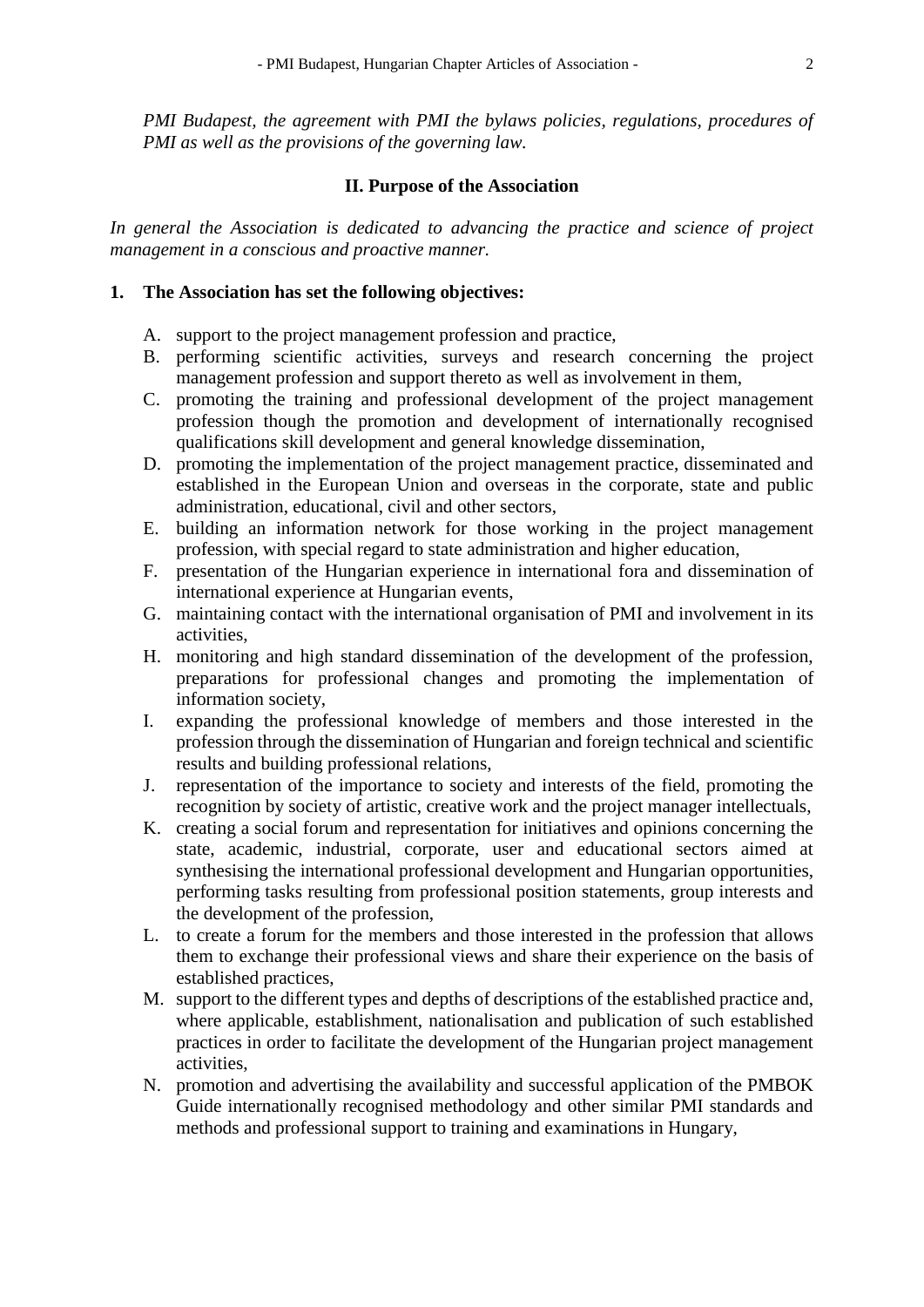- O. moral recognition and remuneration of individuals and organisations who made a significant contribution to the dissemination of project management knowledge, experience and culture.
- P. In order to achieve its objectives, the Association:
	- i. gives opportunities for public work in the profession
	- ii. reviews research development, educational and further training programmes
	- iii. takes a position on important professional and project management related social issues upon the request of public agencies, business associations and civil organisations or upon the initiative of its members,
	- iv. organises presentations, discussions, conferences, congresses, seminars, exhibitions and professional study strips within the country and abroad
	- v. publishes various articles and papers in professional journals and other ad hoc periodicals, supports the issue of professional publications and technical books,
	- vi. maintains a relationship with other partner organisations in the field of its activities and represents Hungary in national and international professional and scientific meetings.

### **III. Provisions pertaining to the operation of the Association**

**1.** Public benefit activity pursued by the Association

While working on its objectives, the Association shall primarily pursue the following **public benefit activities** (indicating the **public function**(s) for which such public benefit activities are performed, as well as the **statutory provisions** under which such public functions are executed):

- scientific activities, research: Conducting surveys and market research relating to the project management profession, research on the future development options of the project management profession. Public function: cooperation in the elaboration of the mid-term science, technology and innovation policy strategy. Statutory provision: Section 4 (1) g) of Act LXXVI of 2014 on Scientific Research, Development and Innovation
- education and training, development of skills, dissemination of general knowledge; Organisation of conferences and professional programmes, editing and free publication of a newsletter of the Association, participation in the translation and proofreading of professional materials written in foreign languages. Public function: adult education Statutory provision: Section 4 (1) n) of Act CXC of 2011 on National Public Education.
- promoting Euro-Atlantic integration: Invitation of foreign representatives of the project management profession to conferences organised by the Association, maintaining contact with chapters of PMI in other countries. Public function: cooperation in the elaboration of the mid-term science, technology and innovation policy strategy. Statutory provision: Section 4 (1) d) of Act LXXVI of 2014 on Scientific Research, Development and Innovation

The **public benefit and other services** of the Association are open to the public and accessible by anyone on the website of the Association [\(www.pmi.hu\)](http://www.pmi.hu/). The services of the Association may be used in any manner described above (as well as the specific terms and conditions of invitations to events, conferences and other advertisements. Each private individual and organisation may have access to the public benefit services of the Association, and therefore the Association's professional educational events are open,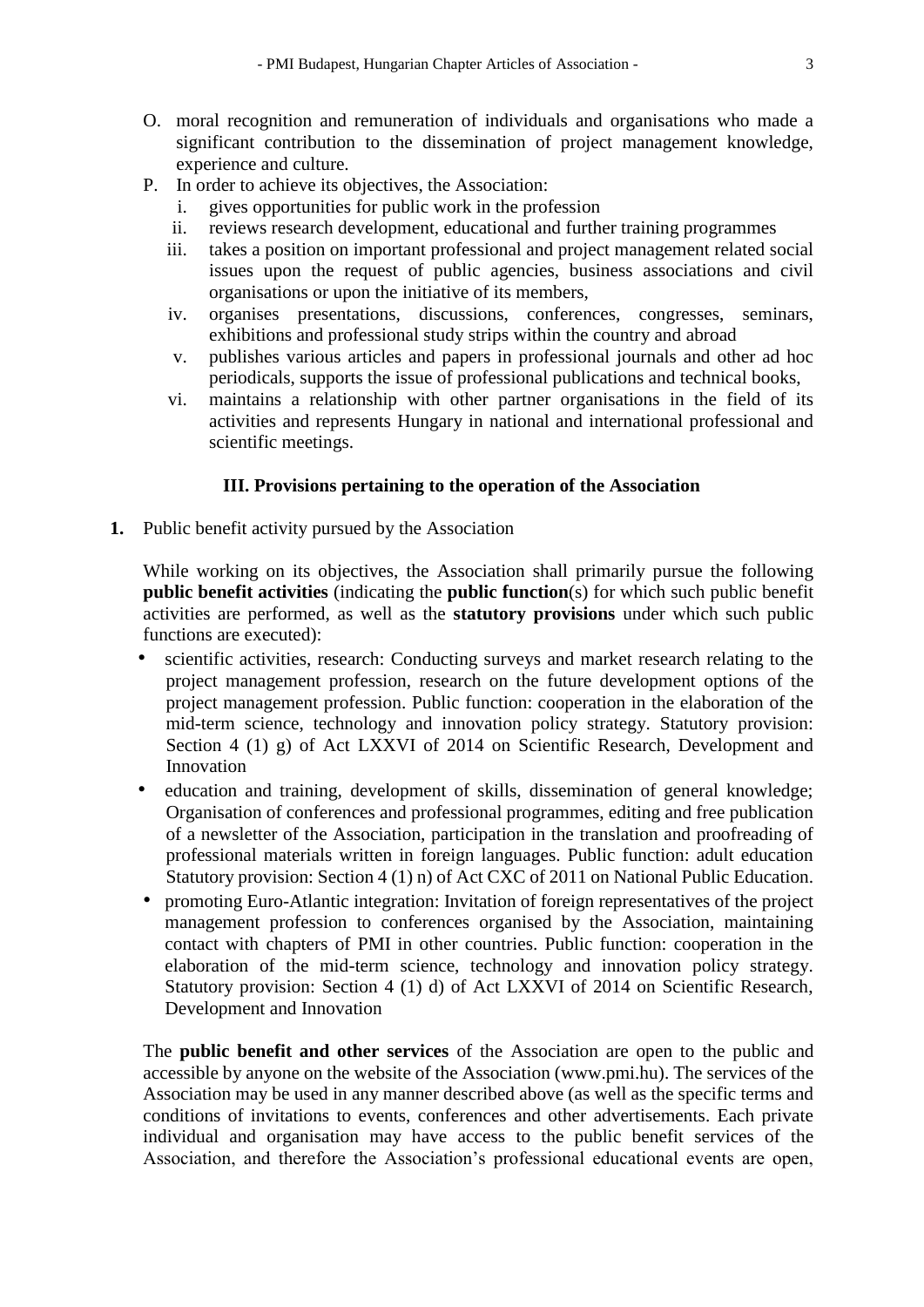providing access to professional materials and other knowledge mediated by or produced with the involvement of the Association.

### **2. Publicity**

The papers and documents created in relation to the operation of the Association are also open to the public and anyone can have access thereto based on a prior arrangement with the Chairman, at the principal office of the Association, on working days between 8:00 and 12:00.

The Association shall publish the mode of its operation and use of services, as well as its reports on its website and these items shall also be displayed at the principal office of the Association for 15 (fifteen) days, thus ensuring their publicity. In addition, an extract of the reports of the association shall also be published once a year on the website of the Association.

#### **3. Business activity**

The Association pursues business activities only for its public benefit purposes, without jeopardising them.

The Association shall not distribute the profit it may generate, and shall use any such profit for the public benefit activities specified in this Articles of Association.

#### **4. Political independence**

The Association is not engaged in the pursuit of any direct political activity, it is independent of political parties and does not provide any financial support to political parties.

### **IV. Organisation of the Association**

#### **IV. 1. Members of the Association**

- **1.** Membership in this Association is voluntary and shall be open to any eligible person interested in furthering the purposes of the Association. Membership shall be open to all eligible persons without regard to race, creed, colour, age, sex, marital status, national origin, religion, or physical or mental disability.
- *2.* A membership in PMI in compliance with the PMI regulations is a pre-requisite of membership in the Association. *Members shall be governed by and abide by the Articles of Association of PMI Budapest and by all rules and policies of PMI Budapest and PMI, including but not limited to the PMI Code of Conduct.*
- **3.** The members of the Association are **Ordinary**, **Retired** and **Student** members.

An Ordinary member of the Association may be any natural person who actively pursues or teaches the project management and satisfies the requirements laid down in Section IV.1.2.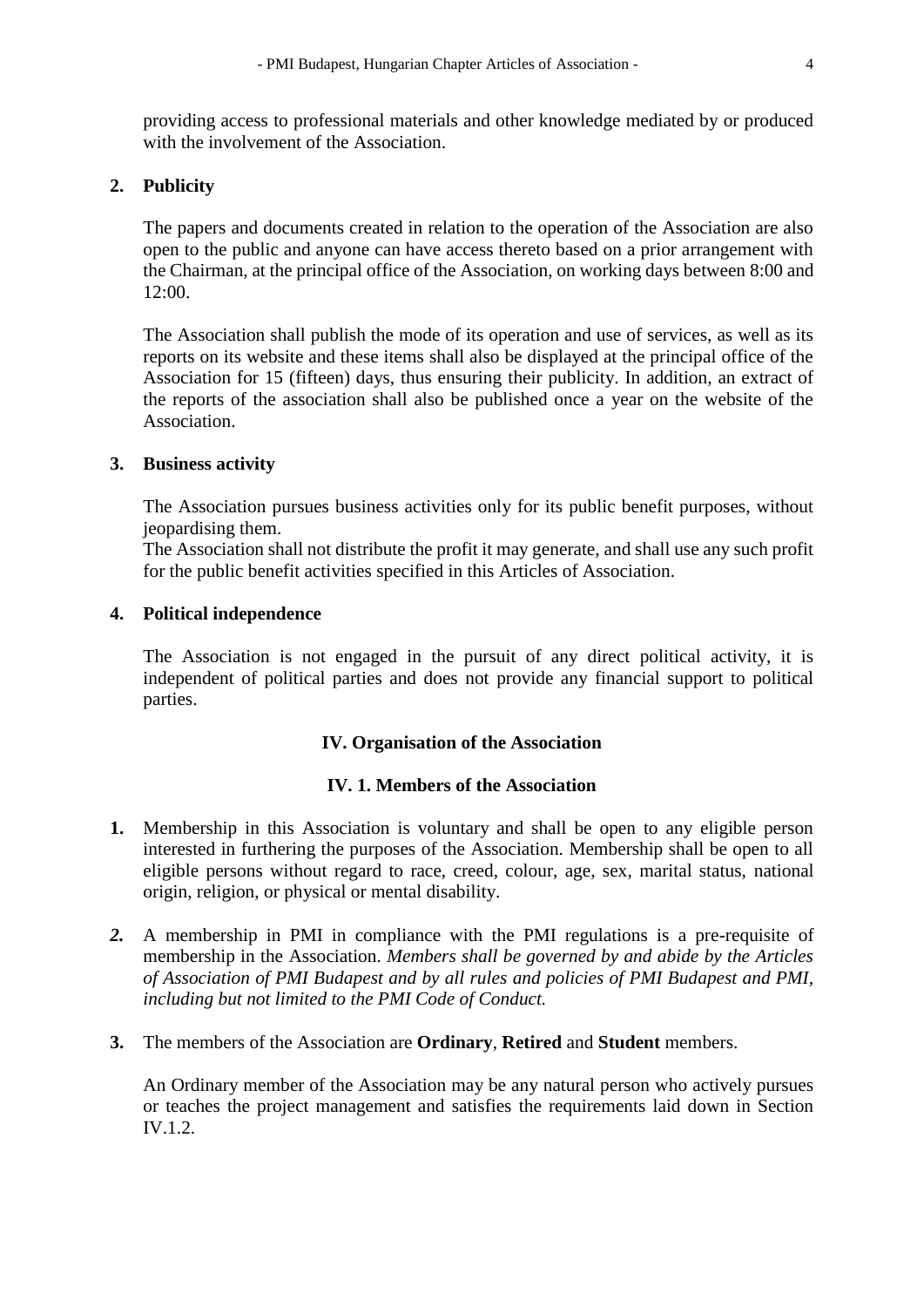A Retired member of the Association may be any natural person who actively retired from active pursuit or teaches the project management profession and who satisfies the requirements laid down in Section IV.1.2.

A Student member of the Association may be any natural person who conducts higher education studies relating to the project management profession and satisfies the requirements laid down in Section IV.1.2.

Any member of the Association who used to be the Chairman of the Association during their membership is entitled to the Honorary Chairman's title.

Each member of the Association is entitled to take part in the General Meeting and exercise their voting rights. Each member has the same voting rights and each member may use the services of the Association to the same extent.

*4.* Each member shall pay chapter membership due to the Association through the PMI membership management process and system. The annual membership due is payable to PMI by bank transfer by no later than the 90<sup>th</sup> day of the current year. The Association and PMI does not refund the membership dues to members who are leaving the Association or have been *excluded.* Besides paying the membership due, there is no other member obligation.

## **5. Termination of membership**

Membership shall terminate:

- a.) upon the member's withdrawal;
- b.) if membership is cancelled by the association;
- c.) upon the member's exclusion;
- d.) upon death or dissolution of the member without succession.

Members shall be able to terminate their membership at any time, by means of written notice addressed to the association's representative, without giving any reason.

### **6. Cancellation of membership**

If membership is rendered subject to certain conditions set out in the statutes, and the member fails to meet such conditions, the Association shall have the right to cancel the membership in writing subject to a thirty-day notice period.

Cancellation of membership shall be decided by the Association's general meeting.

The payment of the membership due is a condition of membership. Consequently, if a member fails to pay the due membership dues calculated *from the due date* following the receipt of the written notice of the Board or an official payment notice /order sent by PMI it shall constitute a reason for termination *In such a case the name of the member shall be deleted from the official list of members of PMI Budapest and PMI: If a delinquent member pays all unpaid dues to PMI and PMI Budapest within 1 month from the order to do so, their membership may be reinstated if it had been terminated before.* 

No appeal can be lodged against a resolution cancellation membership. The resolution cancellation membership shall indicate the reason for cancellation.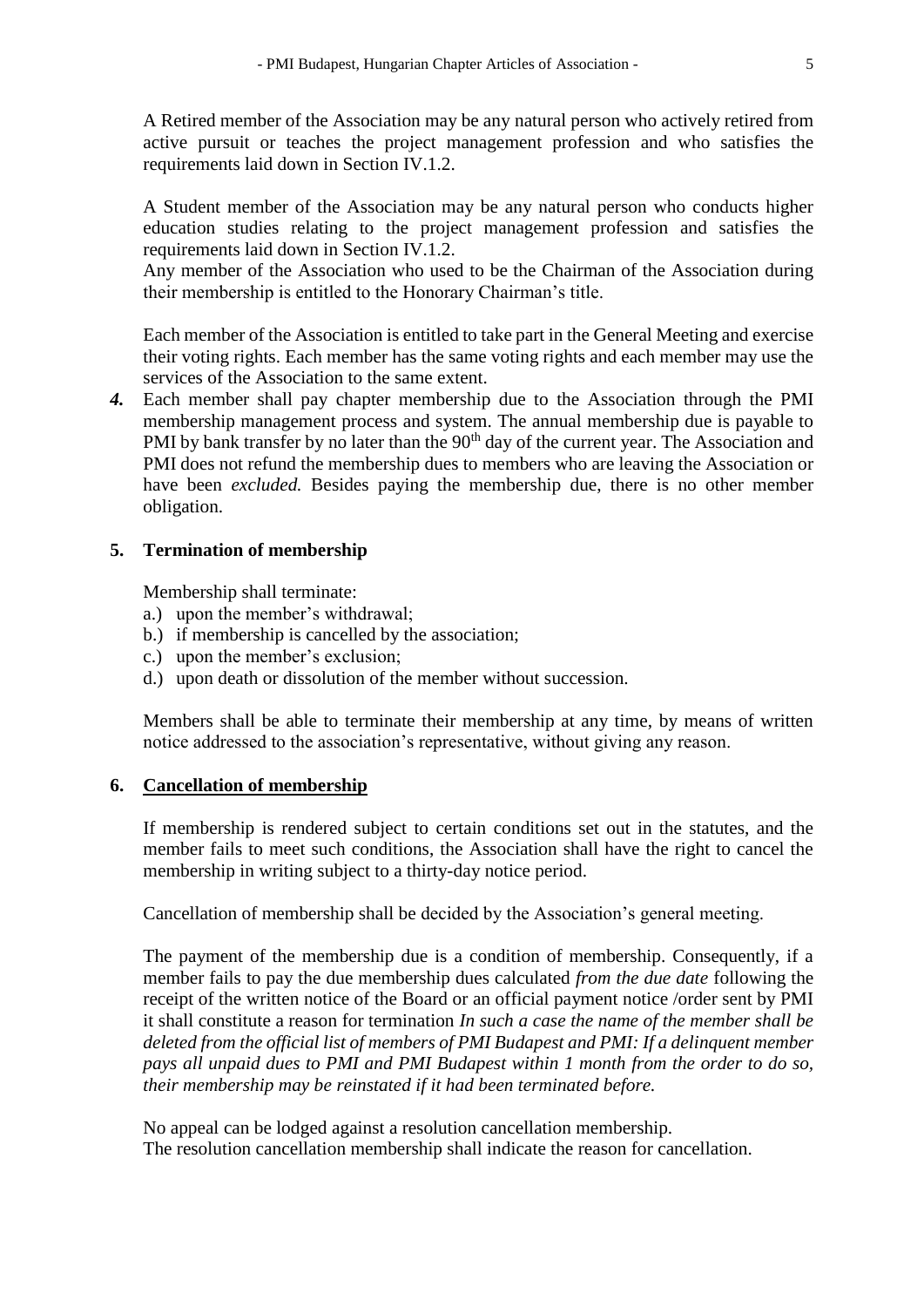The resolution cancelling membership shall be communicated to the member concerned in a certifiable manner.

The member acquires membership in MPI for 1 year by paying the PMI annual membership due. When the year expires, the PMI membership shall cease (if the annual fee for the subsequent year is not paid after a 90-day grace period) and PMI shall notify the member of the potential legal consequences and the payment notice in both a letter sent by post and via e-mail. The Association shall also send the same notice to the member.

PMI shall notify the Association about the cessation of the PMI membership.

PMI membership is a condition of membership. Consequently, if the PMI membership of a member ceases it shall constitute a reason for cancellation.

#### **7. Exclusion of Members**

If a member has seriously or repeatedly infringed the law, the Articles of Association of the Association or any resolution of the general meeting, the general meeting shall - when so requested by any member or body of the association - have authority to open procedures for the member's exclusion, inasmuch as the statutes provides guarantees for the conduct of a fair hearing.

The resolution for the exclusion of the member shall be fixed in writing, and the statement of reasons shall indicate the facts and evidence underlying the exclusion decision, as well as information on access to review procedures. The member concerned must be notified of the resolution on exclusion in a certifiable manner, even in legal remedy procedures.

Exclusion may be applied especially in the following cases:

- the member fails to stop any activity that violates or imposes a threat to the lawful interests and good reputation of the Association even after the written warning of the Board;
- en effective judgement is adopted against the member for a crime.

The Board notifies the excluded member in writing, by sending a resolution with reasoning within 15 (fifteen) days from the adoption of the resolution. The excluded member shall have the right to appeal against the resolution within 30 (thirty) days from its receipt. The appeal shall be submitted in writing to the Board. The appeal is adjudicated by the Board. The member shall be able to exercise the membership right without any change until the Board makes a decision.

The member concerned must be allowed to present the facts constituting the basis of their defence and the related proof either verbally or in writing prior to the adoption of the general meeting resolution.

- **8.** When membership is terminated, all rights and preferences of the member relating to the membership or the ownership or other assets of the Association shall ceases to exist.
- **9.** The international PMI membership database and list shared with the Association by PMI may be used, based on the authorisation of the General Meeting for purposes relating to the lawful activities of the Association, in compliance with the PMI regulations. The list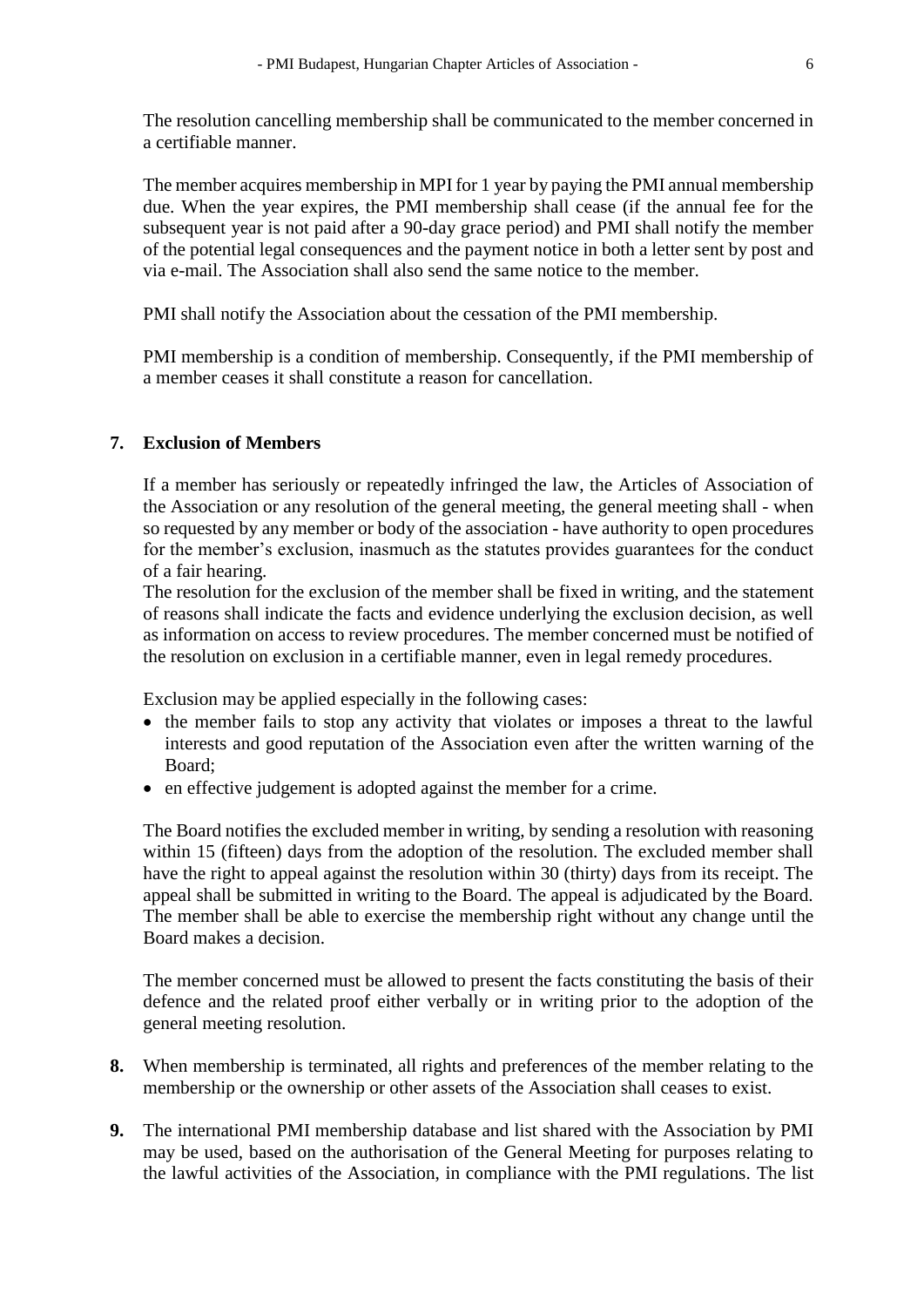may not be used for commercial purposes that are not included in the ancillary business activities of the association specified in these Articles of Association.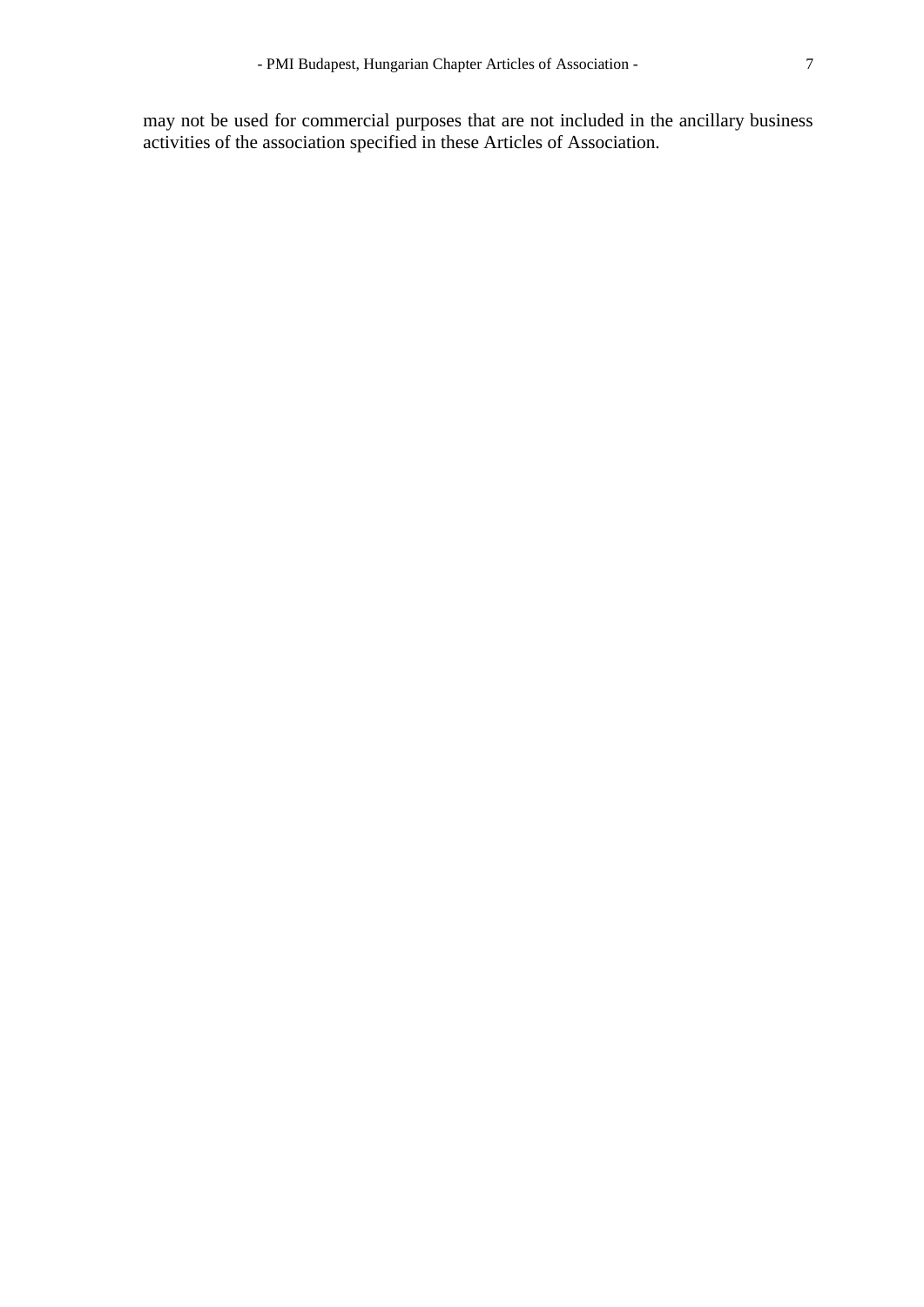## **IV.2. Highest body of the Association: the General Meeting**

#### **1. General Provisions Relating to the General Meeting**

1.1. The Association's decision-making body is the General Meeting. *Each member may attend the General Meeting and may exercise their voting rights there. Each member has identical voting rights.* 

*The member may also exercise the membership rights at a general meeting by using electronic communication devices.*

*The electronic communication device that may be used: PMI VOTENET system*

*Terms and conditions and mode of use of the permitted electronic communication device (the terms and conditions and mode of use of these devices must ensure the identification of the members and mutual and unrestricted communication between them. The PMI VOTENET system is used by the Association for the disclosure of the introduction and election of Executive Officers and also for making decisions falling within the scope of competence of the General Meeting. The used system clearly identifies each member with an individual ID, password, name and PMI membership number.*

#### 1.2. **Competence of the General Meeting**

The following shall fall within the competence of the general meeting:

- a.) amendment of the Articles of Association;
- b.) decision on the termination, merger or demerger of the Association;
- c.) appointment and dismissal of the executive officer and establishing his remuneration;
- d.) adopting the annual budget;
- e.) adopting the annual report, including also the report of the management body on the Association's financial position;
- f.) exercising employer's rights over the executive officer, if the executive officer has a contract of employment with the Association;
- g.) approval to conclude contracts between the Association and one of its members, its executive officer, supervisory board member or their close relatives;
- h.) decision on the enforcement of claims for compensation from present or previous members, executive officers and supervisory board members, or from the members of any other bodies of the association;
- i.) election and dismissal of supervisory board members and establishing their remuneration,
- i.) election and dismissal of the auditor and establishing his remuneration;
- k.) appointment of a receiver.

#### 1.3. **Additions to the agenda**

Within *3 days* calculated from the delivery of the invitation to the general meeting, members and the bodies of the association may request additions to the agenda from the *Chairman*, with the reasons indicated.

The decision for additions to the agenda lies with the body or person convening the general meeting. If the body or person convening the general meeting has decided to make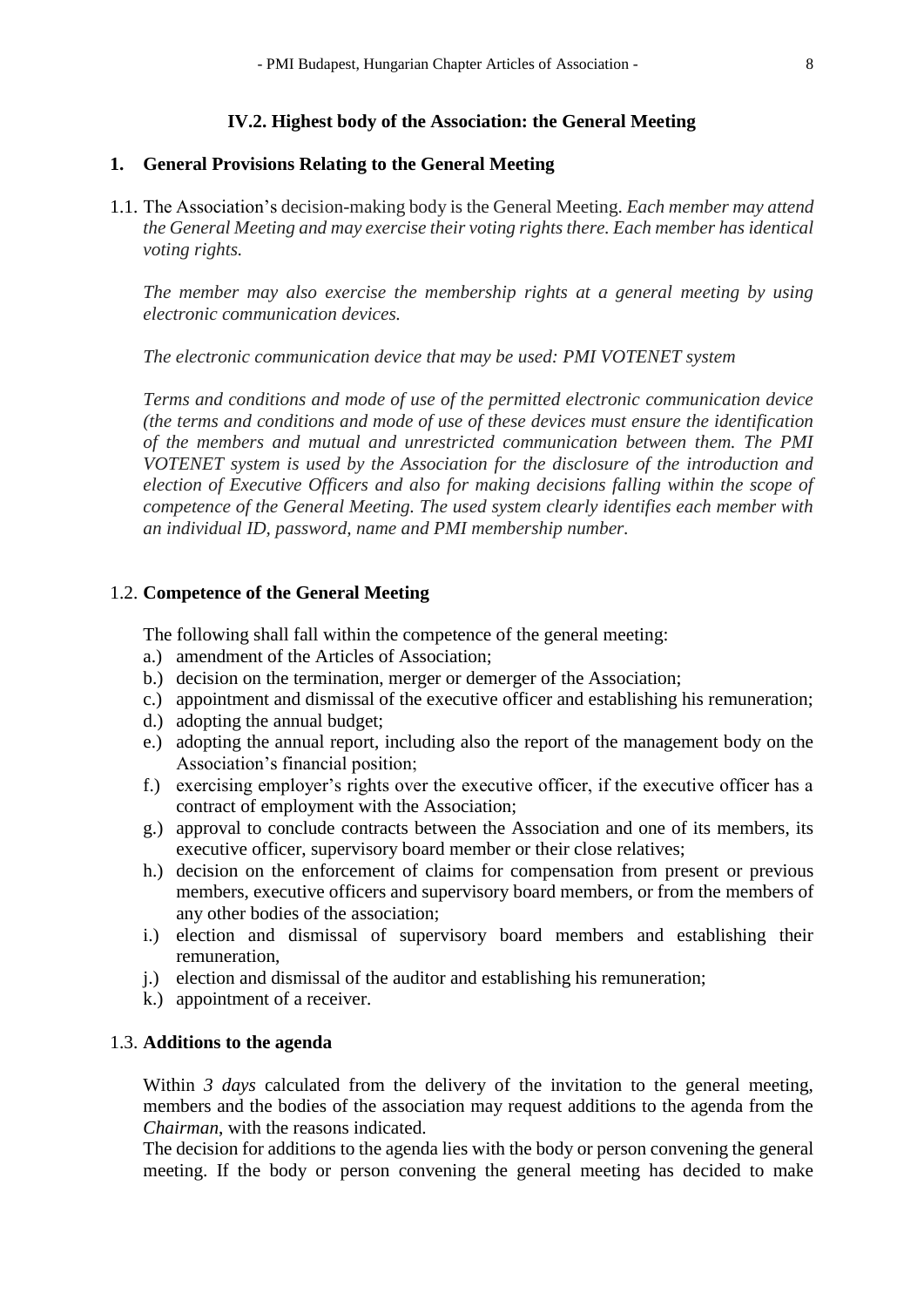additions to the agenda, or refused the request therefor, the general meeting shall decide before adopting a resolution on the agenda whether or not to make any additions to the agenda.

#### 1.4. **Passing resolutions**

A resolution passed by a three-quarters majority of the votes of the members present shall be required for the amendment of the statutes of the Association.

A resolution passed by a three-quarters majority of the members with voting rights shall be required for the amendment of the objectives of the association and for a decision on the dissolution of the Association.

- 1.5. The General Meeting shall convene at least once a year; the date and venue of the meeting shall be defined by the Board. The General Meetings shall be opened to the public.
- 1.6. The General Meeting is convened by the Chairman by distribution invitations.

The Chairman, the majority of the members of the Board or *10*% of the membership may convene an extraordinary General Meeting, indicating the reasons for and the objectives of the meeting and the proposed agenda of the General Meeting in writing. The invitation shall contain:

- a) the name and principal office of the Association;
- a) the date and place of the meeting;

c) the agenda.

The agenda shall be indicated in the invitation in sufficient detail to enable the persons entitled to vote to formulate an opinion on the subjects to be discussed. *The Board shall distribute the invitation to the members in a reasonable time to allow everyone to participate. The agenda is restricted to the items included in the invitation and any new agenda items referred to in Section 1.3.*

If the decision-making body has not been convened in due form, the meeting may be held only if all entitled persons are present, and if they unanimously agree to open the meeting. The meeting of the decision-making body shall be able to pass resolutions on duly notified points that are included in the agenda, except if entitled persons are present and they unanimously agree to discuss a matter that is not included in the agenda.

The officials of the General Meeting (the chair of the meeting, the keeper of the minutes the vote counters) shall be elected from the members present by the General Meeting with a simple majority vote after the quorum of the meeting has been established.

- 1.7. The Board shall distribute invitations for all ordinary and extraordinary General Meetings, containing the date, venue and agenda of the General Meeting, to each member via e-mail (or if the member's e-mail address is unknown, by fax or in a letter sent by post) at least *10* (*ten*) days prior to the meeting.
- 1.8. The General Meeting has a quorum if more than 50% of the members *eligible for voting* are present. Members may also be represented by proxies with an authorisation prepared in a private document fully acceptable as proof or in an authentic instrument. The General Meeting adopts its decisions in the form of resolutions, with the majority vote of the members present, unless the Articles of Association provide otherwise. If the General Meeting has no quorum, the repeated General Meeting shall be convened by the Chairman.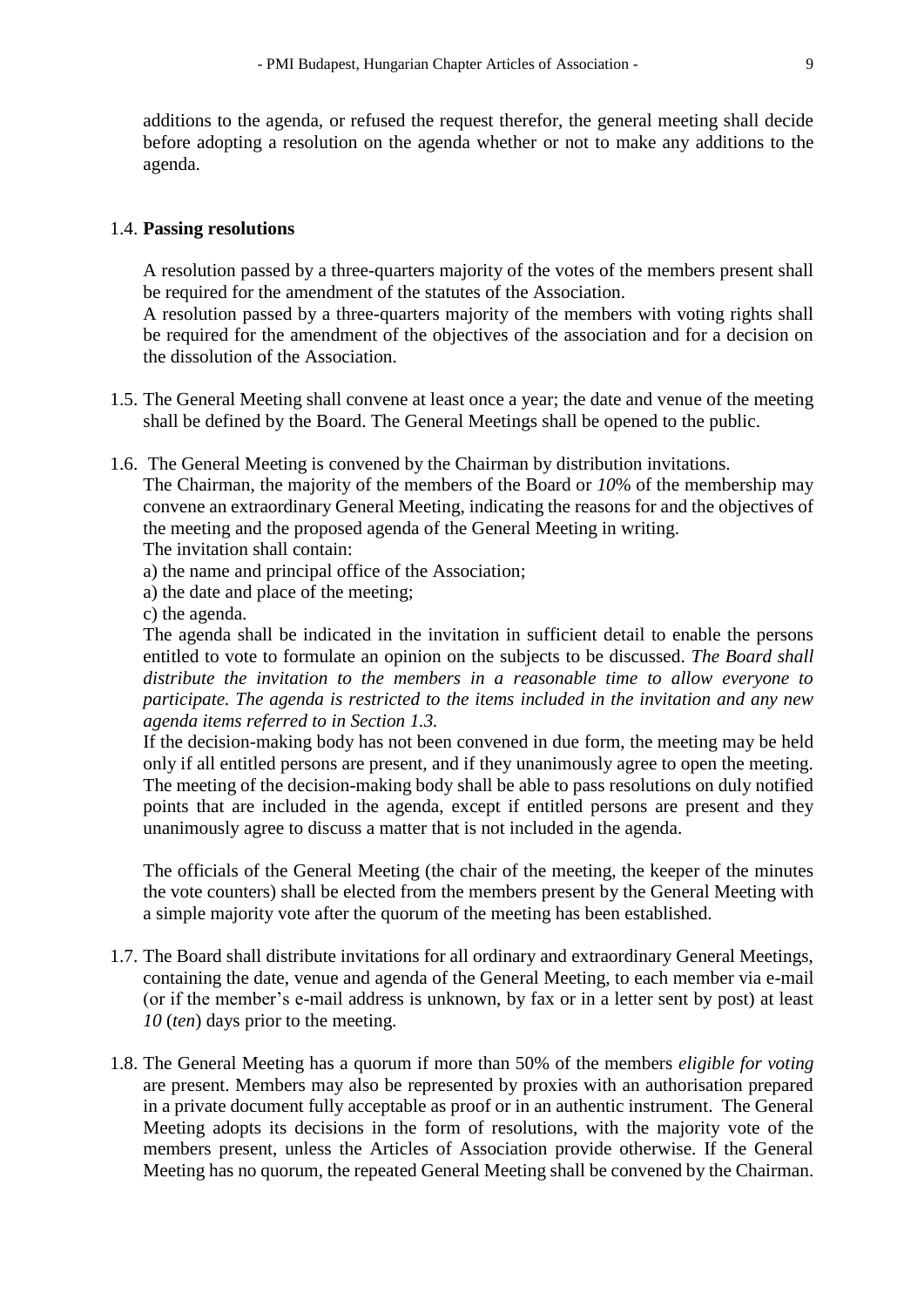The repeated General Meeting shall be held no later than within 30 (thirty) days from the date of the original General Meeting and the members present at the meeting that did not have a quorum may also be informed about it verbally. The agenda of the repeated General Meeting shall be the same as that of the original General Meeting. The repeated General Meeting shall have a quorum irrespective of the number of members present. The warning in that regard must be included in the invitation to the original General Meeting.

- 1.9. With the exception of the election of the officials of the Association, the General Meeting adopts its resolutions with an open vote.
- 1.10. In the process of adopting a resolution the following persons may not vote:
	- a.) any person for whom the resolution contains an exemption from any obligation or responsibility, or for whom any advantage is to be provided by the legal person;
	- b.) any person with whom an agreement is to be concluded according to the resolution;
	- c.) any person against whom legal proceedings are to be initiated according to the resolution;
	- d.) any person whose family member has a vested interest in the decision, who is not a member or founder of the legal person;
	- e.) any person who maintains any relation on the basis of majority control with an organization that has a vested interest in the decision; or
	- f.) any person who himself has a vested interest in the decision.

## **2. The operation of the General Meeting**

The simple majority vote of the members present at the General Meeting is required for the approval of the annual report and the public-benefit status report. *The General Meeting shall be chaired according to the provisions of the Articles of Association and the rules established by the Board.*

The minutes of the General Meeting shall state the agenda items, the quorum, the election and names of the general meeting officials, the topics discussed, the contents, time and scope of the decisions, and the number of members voting for or against the decision, as well as the number of the abstaining members.

Following the adoption of the general meeting resolutions, the Chairman shall immediately announced the resolutions verbally to the General Meeting.

The Chairman shall arrange for the registration of the resolutions of the General Meeting and the Board. The Chairman keeps the resolution records with the contents, time and scope of the resolutions, and the number of members voting for or against the resolutions and the number of abstaining members.

The Chairman shall arrange for the notifications of the parties concerned of the decisions of the General Meeting and the Board in writing, in a certifiable manner. The resolutions of the General Meeting and the Board shall be disclosed on the website of the Association.

# **IV.3. Officials of the Association**

**1.** Officials of the Association: the Chairman, the Vice Chairmen, the chairman and members of the Accounting Committee and the Secretary. The officials are elected for *2* (*two*) years.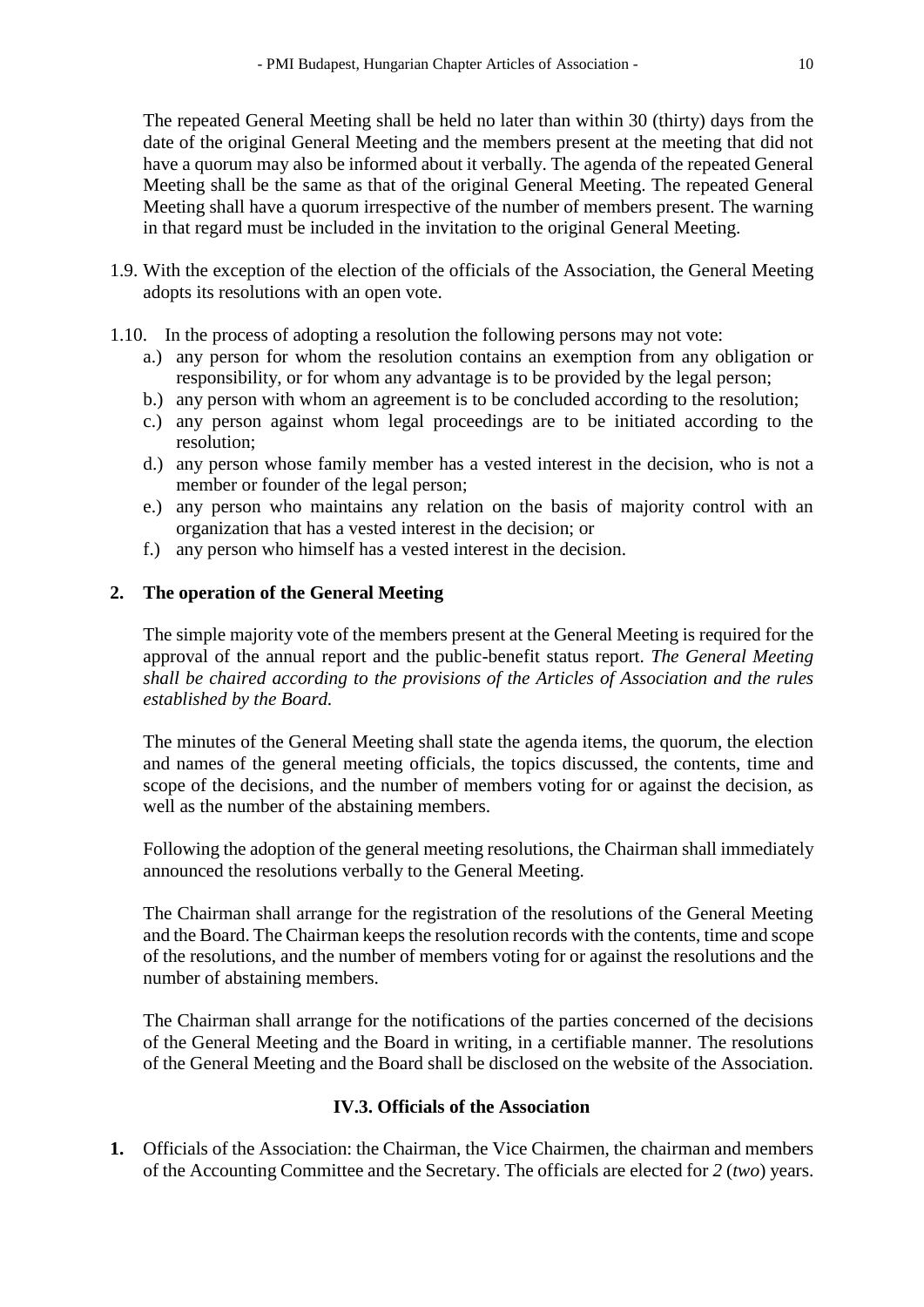Each official can be re-elected on condition *that the same person may hold the chairman's position for no more than on two occasions (i.e., the Chairman can only be re-elected once) and they may be elected for the Board on no more than 3 occasions.*

- **2.** The Chairman is the highest official of the Association and the Board and performs general official tasks.
- **3.** The Vice Chairmen perform primarily but not exclusively the following functions:
	- Membership issues: member records recruitment, supply of basic services to the members Financial measures - Organisation of revenues and sponsoring, cost control, preparation of the required financial reports, fulfilment of the record keeping obligations Communication: organisation of the publicity of the Association through various communication channels, with special regard to the supply of news and information to the members and PMI and the presence of the Association on the web
	- Training and qualification organisation of the activities promoting the professional development and qualification of the members
	- Events coordination of the organisation of events, professional events and other functions
	- Organisation of voluntary work organisation, control and record keeping of the parties supporting the members and the Association, focusing on the fulfilment of the Association's tasks (organisation of events, writing of publications, etc.)
- **4.** The specific tasks of the members of the Board are divided at the first Board meeting following their election, based on a simple majority vote of the Board.
- **5.** The Secretary is an official organising the basic operation of the Association and performing especially, but not exclusively, the following tasks:
	- preparation of the meetings of the Board and the Committees
	- supervision of the establishment of documents required for the regular operation of the Association
	- official communication with members
	- performance of daily administrative tasks;
- **6.** An official shall have the right to resign from their office with a written declaration submitted to the Board. Unless this declaration or the Board provides otherwise, the resignation shall become effective when it is delivered to the Board.
- **7.** The General Meeting may recall the officials with a two-third majority vote of the members present.
- **8.** If any official status becomes vacant, the General Meeting shall have the right to elect a new official. If the Chairman cannot serve the given official period or resigns, the Secretary shall take over the Chairman's tasks until the Chairman is elected and registered by the court.

# **IV. 4. The Presidency**

1. The Association is managed by the presidency. The association's executive officers are the members of the presidency: the Chairman, the Vice Chairmen and the Secretary.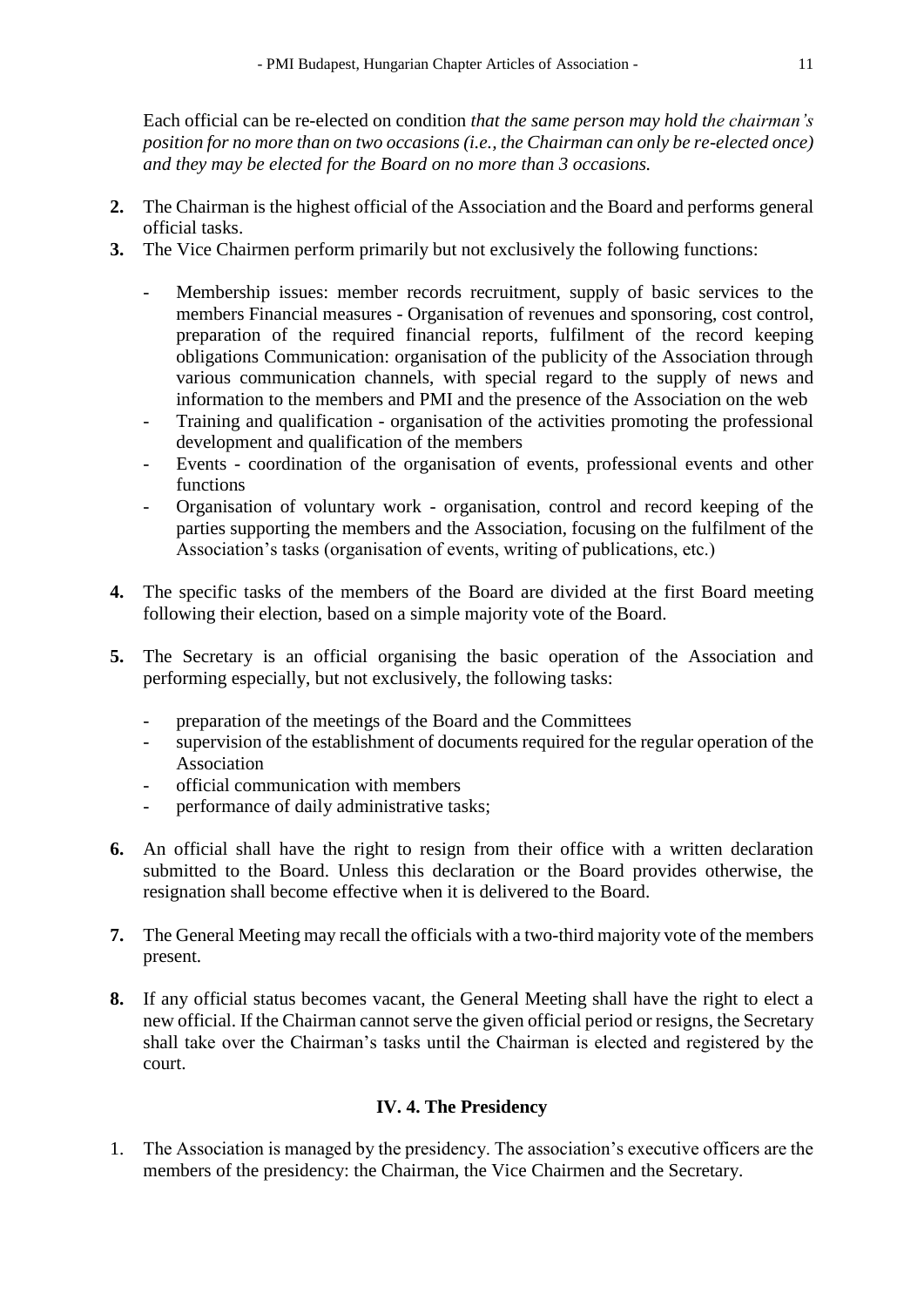### 2. **Requirements for executive officers, grounds for exclusion**

The executive officer must be of legal age and must have full legal capacity in the scope required for discharging his functions.

If the executive officer is a legal person, that legal person shall designate a natural person to discharge the functions of the executive officer in its name and on its behalf. The rules pertaining to executive officers shall apply to the designated person as well.

The executive officer shall perform management functions in person.

Any person who has been sentenced to imprisonment by final verdict for the commission of a crime may not be an executive officer until exonerated from the detrimental consequences of having a criminal record.

A person may not be an executive officer if they have been prohibited from practising that profession. Any person who has been prohibited by final court order from practising a profession may not serve as an executive officer of a legal person that is engaged in the activity indicated in the verdict.

Any person who has been prohibited from holding an executive office may not serve as an executive officer within the time limit specified in the prohibition order.

## 3. **Management functions**

The responsibilities of management shall include:

- a.) performing daily administrative tasks, taking decisions within the competence of management;
- b.) preparing reports and accounts and submitting them to the general meeting.
- c.) preparing the annual budget and submitting it to the general meeting,
- d.) managing the assets of the Association, and taking decisions relating to the allocation and investment of assets, for which the General Meeting has no responsibility, and the implementation of such decisions;
- e.) making preparations for setting up bodies provided for by law and by the Association's Articles of Association, and for the election of officials for these bodies;
- f.) convening the General Meeting, notifying members and the bodies of the Association;
- g.) setting the agenda for the general meeting convened by the managing body;
- h.) attending the General Meeting and providing answers to questions concerning the Association;
- i.) keeping records on members,
- j.) keeping record of the resolutions of the Association, organizational documents and other books;
- k.) safeguarding documents pertaining to the operation of the Association;
- l.) monitoring the existence of any other cause for winding up the Association, and taking measures as provided for in this Act if such cause has occurred; and
- m.) taking decision under the statutes concerning the admission of new members.

# 4. **Termination of the mandate of executive officers**

The mandate of an executive officer shall terminate:

- a.) upon expiry of the designated term of office;
- b.) if the mandate is rendered subject to some condition for termination, when the condition is met;
- c.) with recall;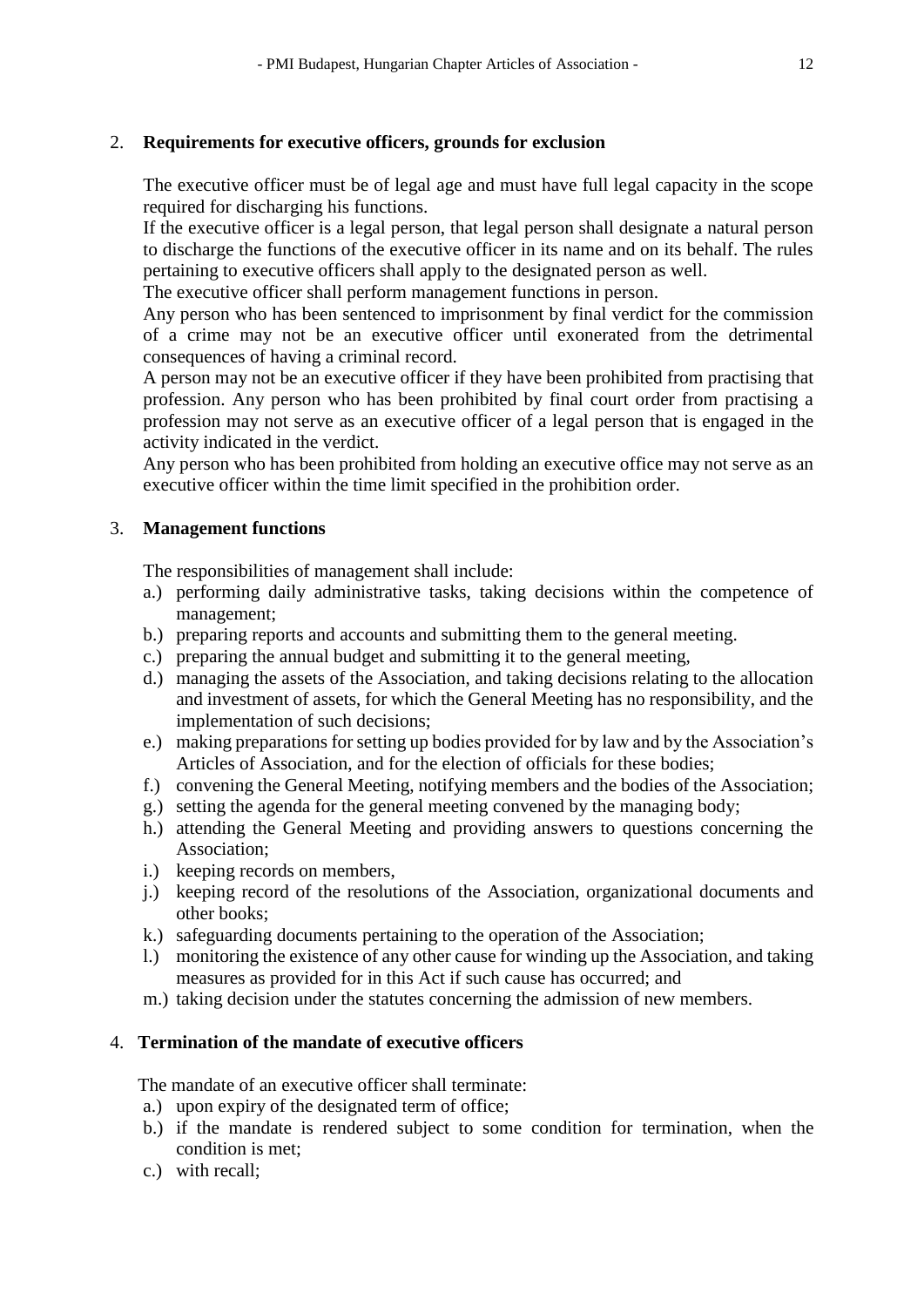- d.) resignation;
- e.) upon death or dissolution of the executive officer without succession;
- f.) if executive officer's legal capacity is limited in the scope required for discharging his functions;
- g.) upon the occurrence of any grounds for exclusion or any reason giving cause to conflict of interest.

*If the PMI or PMI Budapest membership of any board member is cancelled due to lack of payment or the board member does not attend 3 consecutive board meetings, the board membership shall be terminated (terminating condition).* 

Members of the legal person, or the founders in the case of non-membership legal persons, shall be entitled to dismiss the executive officer at any time, without giving any reason, *with an at least 2/3 majority vote of the highest body that has a quorum.* 

The executive officer may resign at any time by means of notice addressed to the Association or to another elected executive officer or decision-making body of the Association.

*If the resignation does not specify a date for resignation, then the office shall be terminated on the day when the resignation is received by the Board on condition that if so required* by any vital interest of the Association, the resignation shall only take effect upon the delegation or election of a new executive officer, or failing this on the sixtieth day after the announcement thereof.

*If the operation of the Board requires, the Board shall immediately arrange for an extraordinary General Meeting in order to elect a new board member.*

5. The Presidency shall be the Association's management and representative body. The Board consists of *10 (ten)* persons, and its members shall include the Chairman, the Vice Chairmen and the Secretary. If the number of the members of the Board drops below 5 due to resignations or for any other reason, a new election shall be organised.

*The Chairman is the chair of PMI Budapest and the Board and shall fulfil all the obligations with due care generally expected from such officials, also including all appointments with the approval of the Board. The Chairman shall be an ex officio member of all committees with a voting and participation right, with the exception of the Nominating Committee.* 

*The Secretary shall keep the minutes of all business meetings of PMI Budapest and the minutes of the meetings of the Board and shall also supervise the management of the funds in line with the objectives defined by the PMI Budapest, Hungarian Chapter.* 

*The Vice Chairmen shall be responsible primarily for the following:*

*- managing issues relating to the members,*

*- financial arrangements (annual budget, financial reports for the Board and the general meeting)* 

*- communication,* 

*- training,*

*- event organisation.*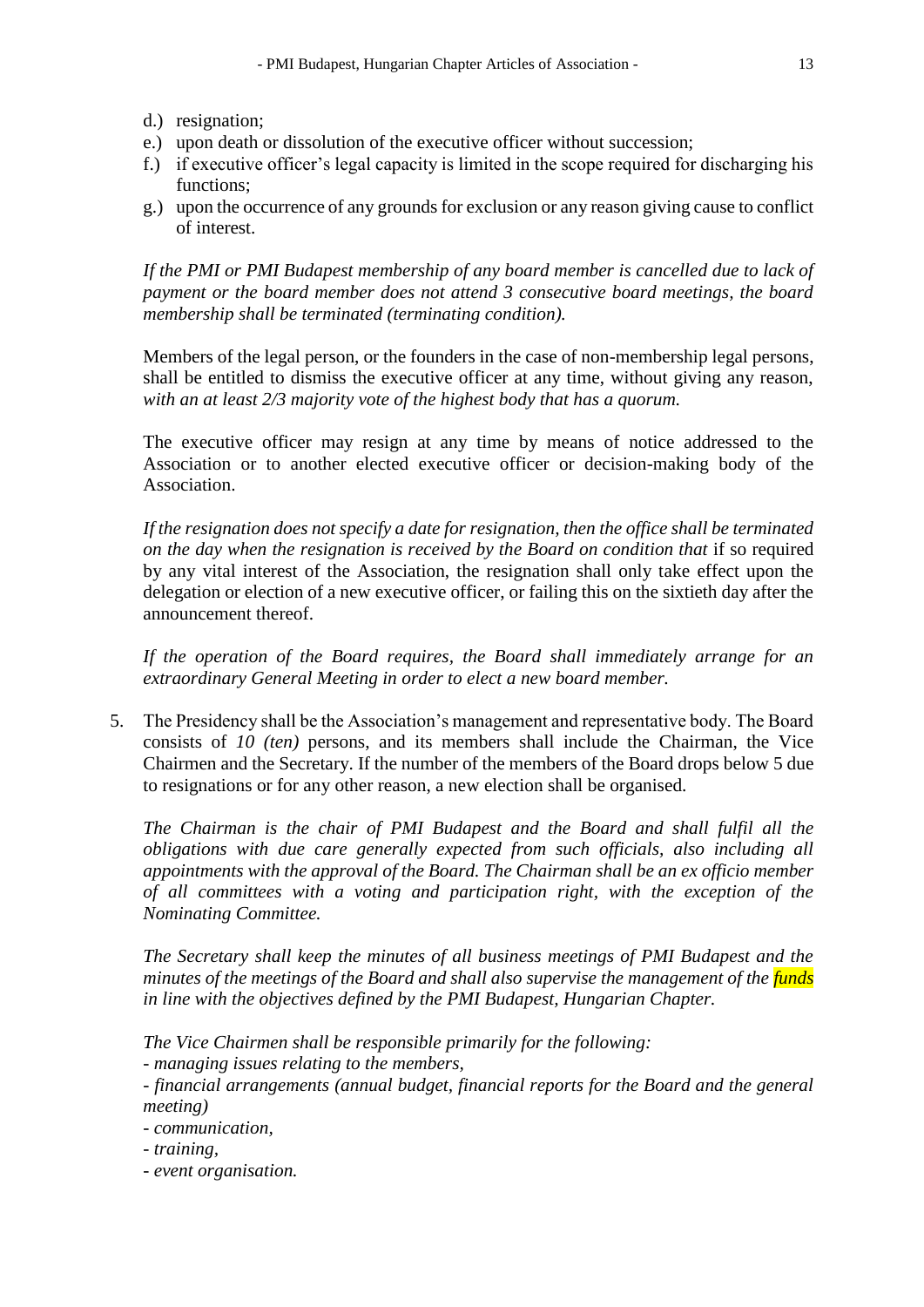*The specific tasks of the Vice Chairmen shall be defined at the first board meeting after their election in compliance with the agreement between the members if the Board.*

- 6. The Board shall exercise all the rights that are not rendered into the competence of any other Body by these Articles of Association, the General Meeting or the laws. The Board shall have the right to adopt and publish all directives, procedures and policies that are necessary and are in line with the Articles of Association and the PMI bylaws and my also exercise the rights relating to the financial management and finances of the Association.
- 7. The meetings of the Board may be convened by the Chairman or 3 (three) members of the Board with a written request submitted to the Secretary. *The A 10-member* Board has a quorum if at least *5 (five)* members of the Board or, *if the Board has any different number of members, at fifty percent of the members of the Board are present*. Each board member has 1 (one) vote. They can attend the meetings and vote there only in person. An affirmative vote of the majority of the board members present at the Board meeting is required for adopting a board decision. The other rules of conducting a meeting shall be established by the Board itself. *The Board may also decide to hold a meeting in the form of a telephone conference, through fax or in some other legally acceptable manner.* The meetings of the Board shall be open to the public. The public may be excluded from the meetings of the Board only in relation to personality rights or for privacy purposes.
- 8. The meetings of the Board shall be convened at least on 2 (two) occasions a year. The times and venues of the meetings shall be defined by the Chairman.
- 9. The Secretary shall send the invitation to the Board Meeting containing the time, venue and agenda of the Board Meeting, to all Board members via e-mail at least 7 (seven) days prior to the meeting.
- 10. A person may not take part in the decision-making process of the decision-making body and the managing body, if, by virtue of such decision, he or a close relative of his:
	- a.) is released from any obligation or liability, or
	- b.) receives any other benefit, or otherwise has a vested interest in the legal transaction to be concluded.

Any non-pecuniary service provided by a public-benefit organization within the framework of its target-specific assistance that is available to the general public without restriction, or any target-specific assistance provided, by virtue of membership, by an association to its member in accordance with its instrument of constitution shall not be construed as a benefit.

### **IV. 5. Board Consultation Body**

The Board Consultation Body is the permanent consultation body of the Board. It is a professional body involved on the preparation and drafting of strategic decisions of the board in order to facilitate the effective implementation of the objectives of the Association. The members of the Board Consultation Body are invited by the Board based on a proposal of the Chairman of the Association, for a definite term of one year, from internationally and/or nationally recognised and respected experts operating primarily in project management.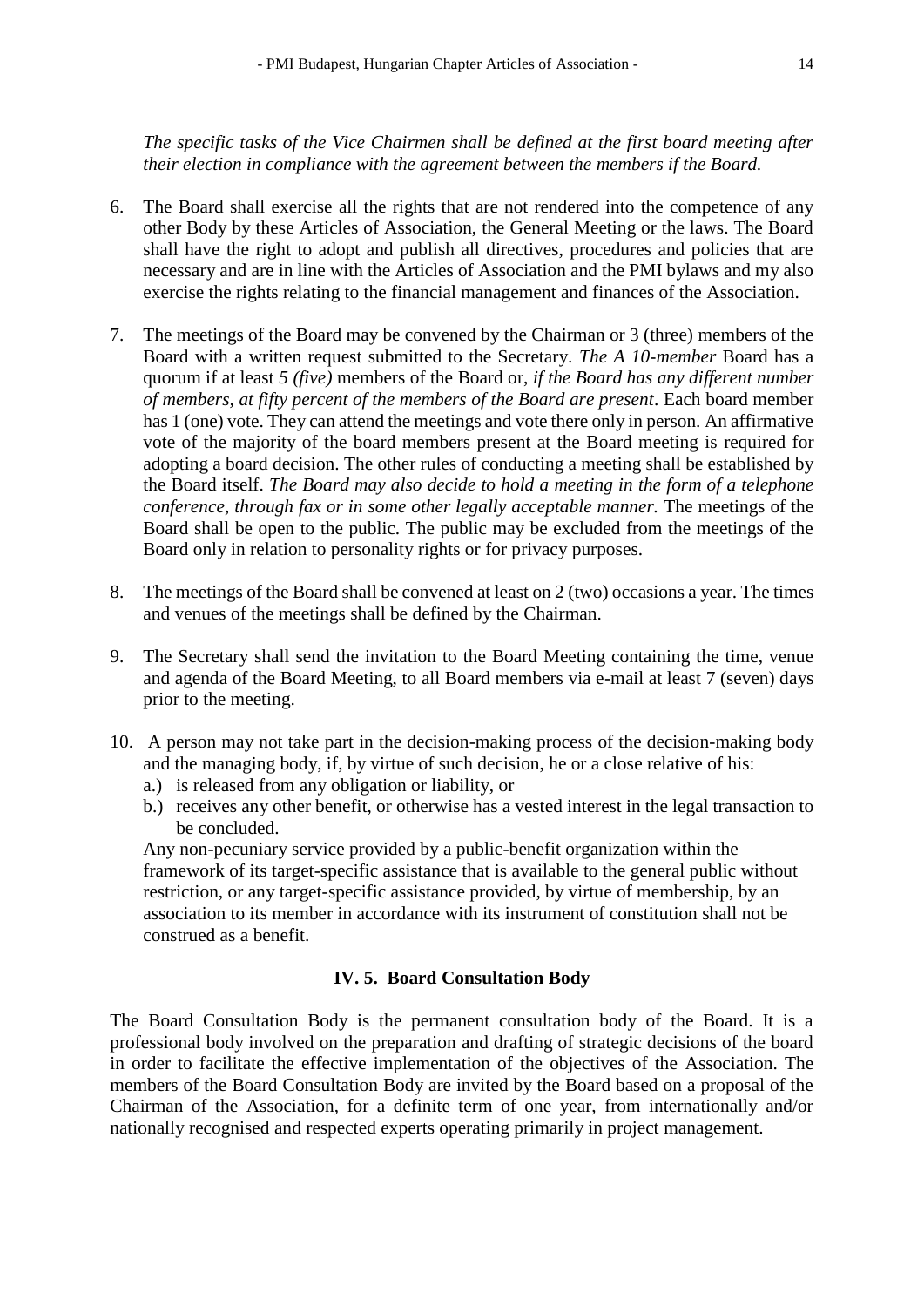The members of the Board Consultation Body are invited to the Board Meetings by the Chairman and attend the meetings with consultation rights.

# **IV.6. Nomination and Election**

- *1.* The officials are nominated and elected every two years. *Any member of the Association may take part in the election and may exercise their voting rights there.* During nomination and voting any discrimination is prohibited with regard to race, creed, colour, age, sex, marital status, national origin, religion or physical or mental disability. *If possible, the vote shall be conducted by making sure that it is closed at least 6 months prior to the expiry of the mandate of the former officials and the start of the mandate of the new officials.*
- 2. The candidates elected as *officials* take up office on the day *specified in the General Meeting resolution* and shall remain in that office for a definite term *stated in the General Meeting resolution*.
- 3. The *at least 3-member Nominating Committee established by the Board* shall prepare a list of candidates for each position and shall define the conditions of becoming a candidate. *A candidate can only be a member and if they are elected, they must spend sufficient time on performing voluntary task and tasks related to their official mandate.* The voting shall be held at the annual general meeting *or at an extraordinary General Meeting*. The candidate who receives the highest number of votes for the given position shall be deemed the elected candidate. The Nominating Committee shall collect the ballots.
- 4. Members of the Nominating Committee cannot be included in the list of candidates.
- *5. The resources of PMI or PMI Budapest may not be used to support the election of candidates or officials. Candidate themselves may not organise any election procedure, communication or fund raising activity. The election materials related to the candidate's position may only be distributed by the Nominating Committee or some other authorised body.*

### **IV.7. The committees**

#### 1.

*The Board shall have the right to establish or authorise the establishment of standing or temporary committees. The Board shall establish a charter for each committee, which defines its purpose, authority and outcomes. The members of the Board may take part in the activities of the committees unless such participation is restricted by the Articles of Association.*

2. All members and the chairman of the committee shall be nominated by the Chairman and the elected by the Board. Any member may be elected into any committee.

# *IV.8. The chapters*

*1. The chapters:*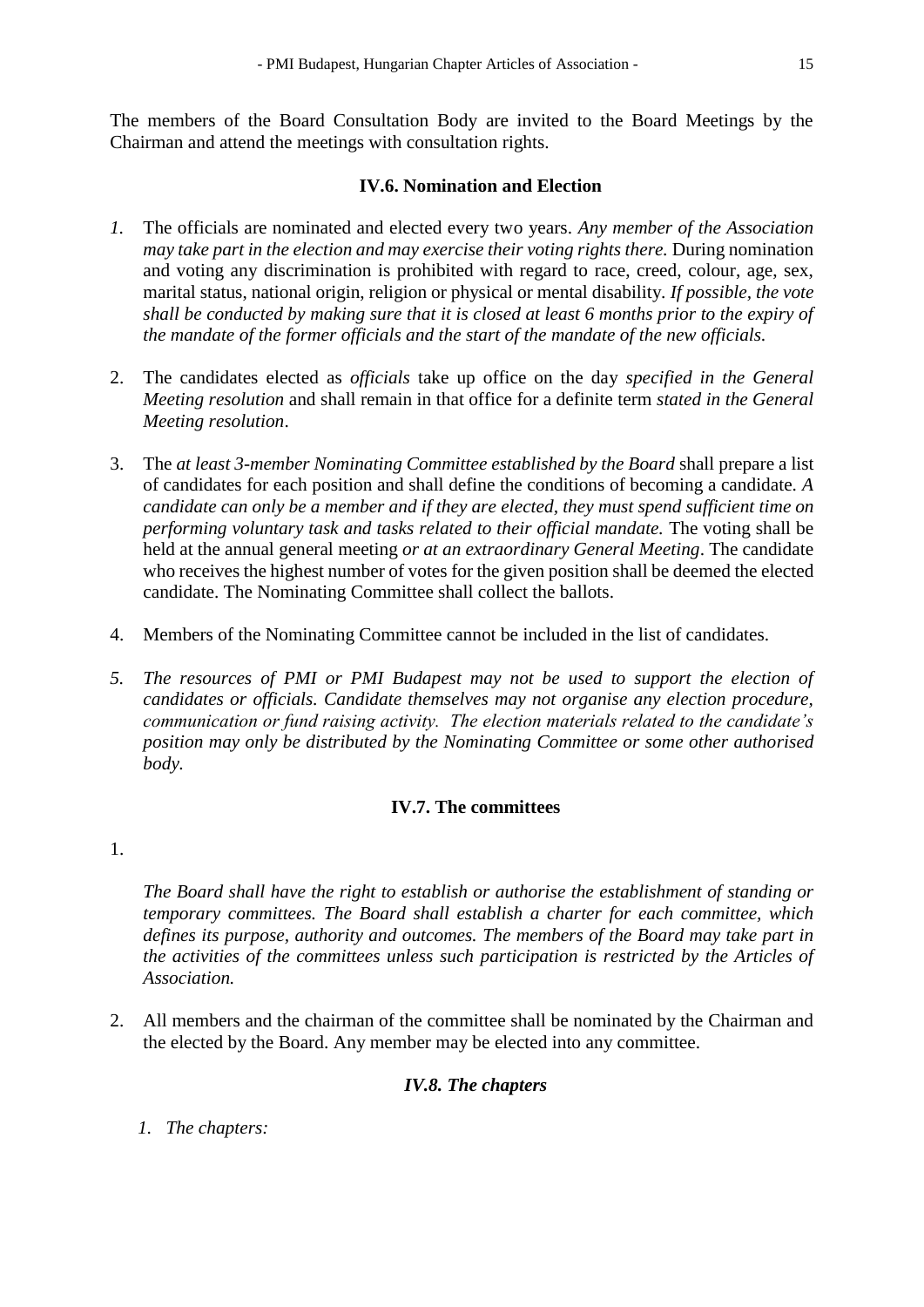- *Sections operate on professional basis within the Association, in order to achieve the objectives of the Association. They are established on the basis of special professional interest or a regional (geographical) principle.*
- *A chapter may be established if at least 10 members initiate it. The establishment of a chapter is approved by the Board.*
- *A chapter ceases to exist if the number of members taking part in its activities drops below 10 or the chapter dissolves itself or does not pursue any relevant activity for at least 6 months; in this latter case, it may be terminated with a resolution of the Board.*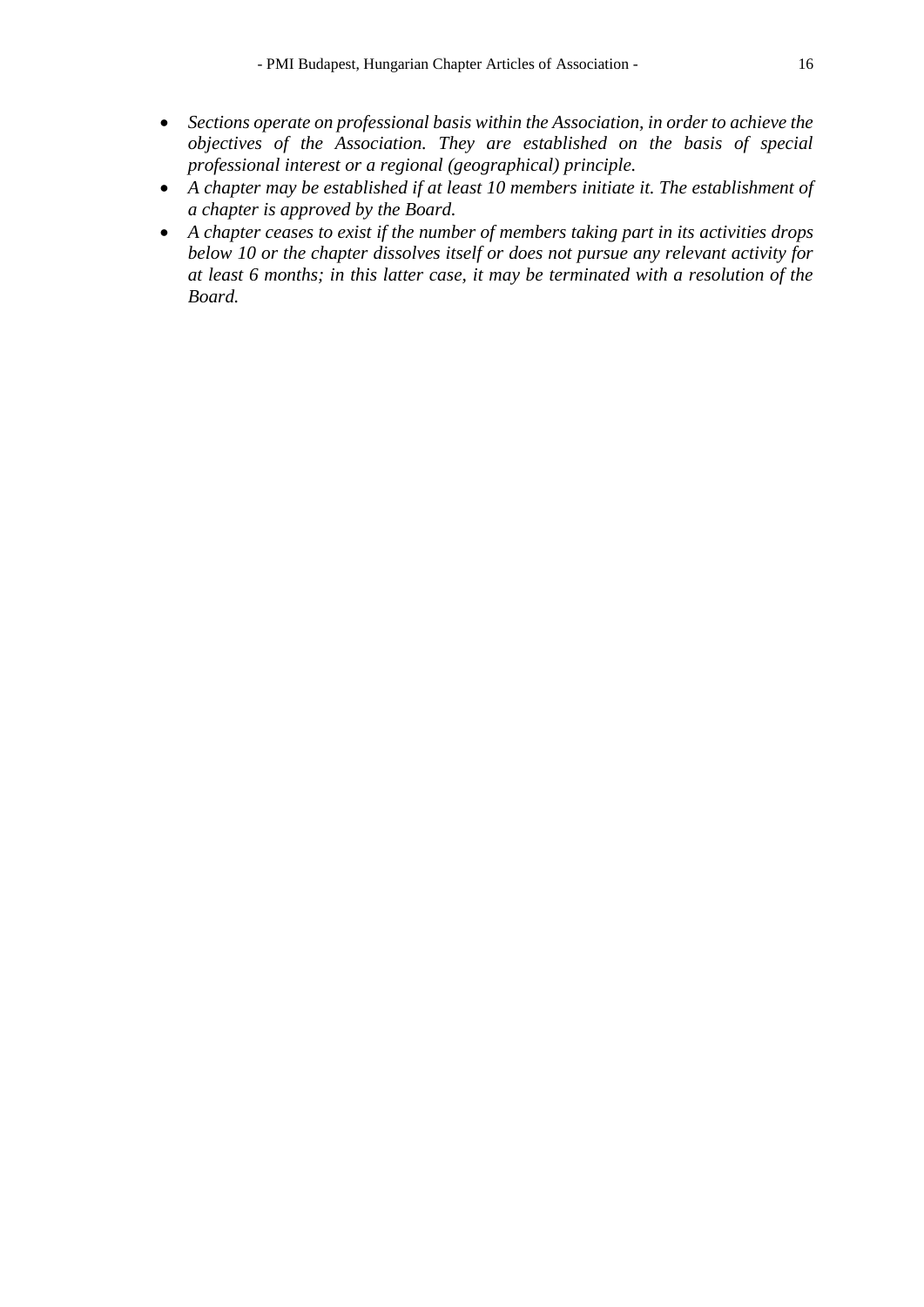- *2. Operation of the chapters:*
- *They cooperate with the managing bodies of the Association and represent themselves there through the elected leader of the respective chapter.*
- *They may use the infrastructure and communication channels of the Association.*
- *Each chapter establishes their rules of operation and activities in compliance with the Articles of Association and other activities of the Association and are approved by the Board based on a proposal of a chapter meeting.*
- *The activities of the chapter are controlled by a leader elected by the chapter meeting (Chapter Leader). The Chapter Leader is not entitled to represent the Association.*
- *The section shall regularly inform the Board of its establishment (by submitting its name, area and rules of operation and the list of registered members), work resolutions and cessation. The resolutions shall be recorded and kept in an official record.*

## *Branches*

- *1. Establishing of a Branch Based on an occasional written authorisation granted by PMI, PMI Budapest may establish a Branch. A Branch pursues its activities in compliance with the guidelines laid down in the Articles of Association and the agreement with PMI.*
- *2. Geographic area A Branch established to serve a specific geographic area may not extend its services beyond the geographic boundaries defined by the PMI Hungarian Chapter.*
- *3. The director of the Branch reports to the Board, which supervises its operation.*
- *4. Restrictions: each Branch must comply with the restrictions/terms and conditions included in the agreement with PMI.*

# *IV.9. Former Chairman, Elected Chairman*

- *5. In order to make sure that no change in the Chairman should negatively influence the operation of the Association, the Former Chairman (the individual holding the chairman's position directly before the mandate of the chairman) shall assist the Chairman, for a reasonable and justified period requested by the Chairman up to 6 months from the start date of the Chairman's mandate, passing over the information and documents that are required for the continued smooth and seamless operation of the Association.*
- *6. The Elected Chairman is the person elected as Chairman but the start date of their mandate has not yet occurred. The Chairman shall assist the continued seamless operation of the Association after the change of chairmen for the period between the date of election of the Elected Chairman and the start date of their mandate, by informing the Elected Chairman of the matters of the Association and providing all information requested by the Elected Chairman to the extent permitted by law.*

# **V. Representation**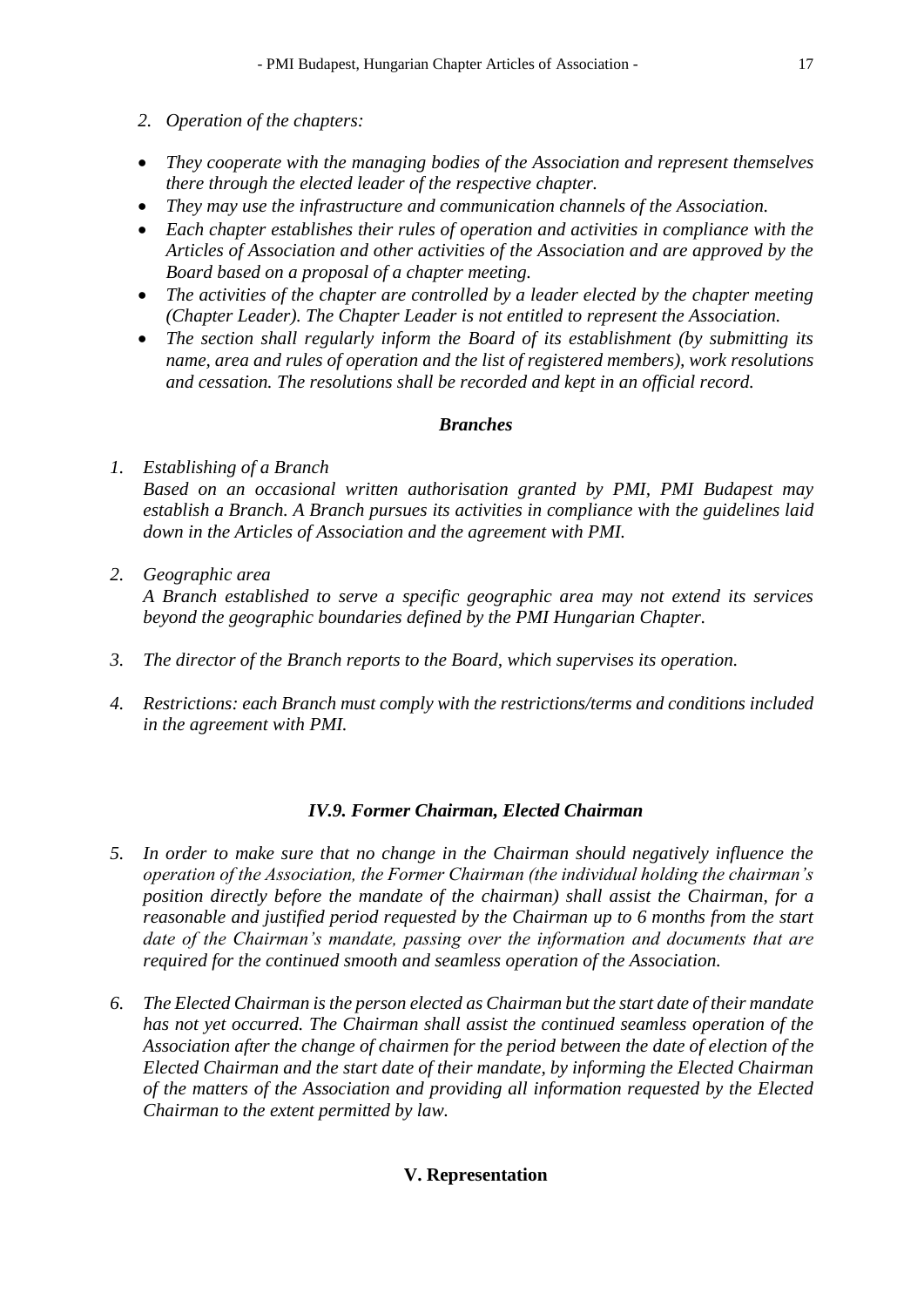The Chairman shall have the right to individually represent the Association by writing his name below or above the pre-written or pre-printed name of the Association. In case the Chairman is impeded, two Board members shall jointly represent the Association by jointly signing their names below or above the pre-written or pre-printed name of the Association.

# **VI. Assets and Financial Management of the Association**

The Association shall be liable for its debts with its own assets.

The members shall not be liable for debts of the Association over and above their membership dues.

The financial management of the Association is supervised by the Accounting Committee in compliance with the provisions of these Articles of Association.

- 1. The financial year of the Association shall be the same as the calendar year, except for the fiscal year in which the Association is founded, which shall be calculated from the date of registration of the Association and shall end on 31 December of the same year.
- 2. The annual membership due shall be established by the Board *and communicated to PMI based on the Guidelines published by PMI.*
- *3.* In order to manage the finances of the Association, the Board shall have the right to adopt various policies and procedures in compliance with the provisions of the Articles of Association. The Board shall keep the business books of the Association and close them at the end of the financial year in accordance with the provisions of the law. The Board prepares a balance sheet and income statement for the General Meeting at the end of the financial year, *and shall submit the tax declarations to the authorities.*
- 4. In order to achieve its public benefit objectives and without aiming at any profit or jeopardising its public benefit objectives (in line with TEAOR'08), the Association pursues the following ancillary and secondary business activities:
	- 18.14 Binding and related services
	- 58.11 Book publishing
	- 58.14 Publishing of journals and periodicals
	- 58.19 Other publishing activities
	- 58.12 Publishing of directories and mailing lists
	- 58.29 Other software publishing
	- 63.12 Web portals
	- 72.20 Research and experimental development on social sciences and humanities
	- 70.22 Business and other management consultancy activities
	- 78.10 Activities of employment placement agencies
	- 85.59 Other education n.e.c
	- 94.12 Activities of professional membership organisations
	- 94.99 Other community and social activities n.e.c. (core activity)
	- 82.30 Organisation of conventions and trade shows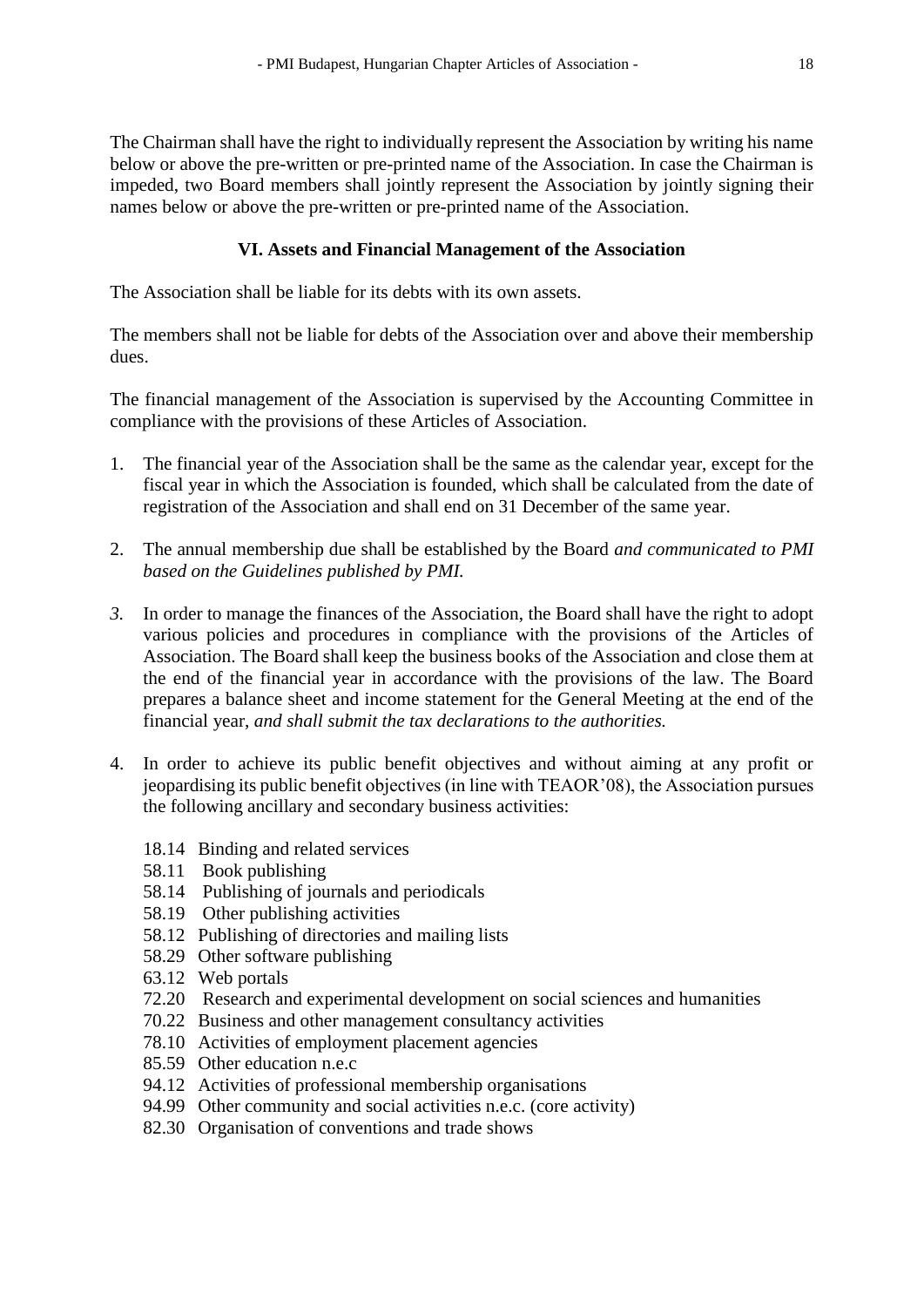The Association shall not distribute the profit it may generate, and shall use any such profit for the activities specified in the Articles of Association.

With the exception of normative subsidy, the Association may receive any assistance from the sub-systems of the budget only based on a written contract. The contract must specify the terms and conditions and mode of settlement of the assistance. The assistance options that may be used in compliance with the above, the respective amounts and conditions must be published with the help of the press. Anyone can obtain information about the target benefits offered by the Association. The Association may not extend any target-specific assistance to its responsible officers, benefactors or volunteers, or to the close relatives of such persons, with the exception of services which are made available to the general public without restriction and designated provisions defined in the Articles of Association and provided by the Association to its members.

The Association shall be entitled to award any target-specific assistance by way of tender under the rules set out in the memorandum of association. In this context the tender notice may not prescribe any conditions from which it is apparent, taking into consideration all applicable circumstances of the case, that the tender has already been decided (sham tender). No target-specific assistance may be awarded on the basis of a sham tender.

The Association may not issue bills of exchange or other debt securities.

The Association

- *a)* may not obtain loans in connection with their economic-business activities of an amount that may jeopardize its public benefit activities;
- *b)* may not use any assistance received from any sub-system of the budget as collateral or repayment of any loan.

Any public benefit organisation engaged in investment activities shall draw up investment regulations, approved by their highest body.

### **VII. Supervisory body of the Association: the Accounting Committee**

### **VII.1. General Rules pertaining to the Accounting Committee**

The Accounting Committee supervises the management in order to protect the interest of the legal person. The Chairman and members (2 individuals) of the Accounting Committee are elected by the General Meeting or *2* (*two*) years. The Accounting Committee consists of 3 (three) persons. The Accounting Committee establishes its own rules of procedure

Members of the Accounting Committee must be of legal age and must have full legal capacity in the scope required for discharging their functions. A person who is subject to any grounds for exclusion applicable to executive officers may not hold a seat on the Accounting Committee, nor any person who himself or whose family member holds an executive office in the legal person.

The members of the Accounting Committee shall take part in the work of the Accounting Committee in person. Accounting Committee members shall be independent of the management of the legal person, and shall not be bound by any instructions in performing their duties.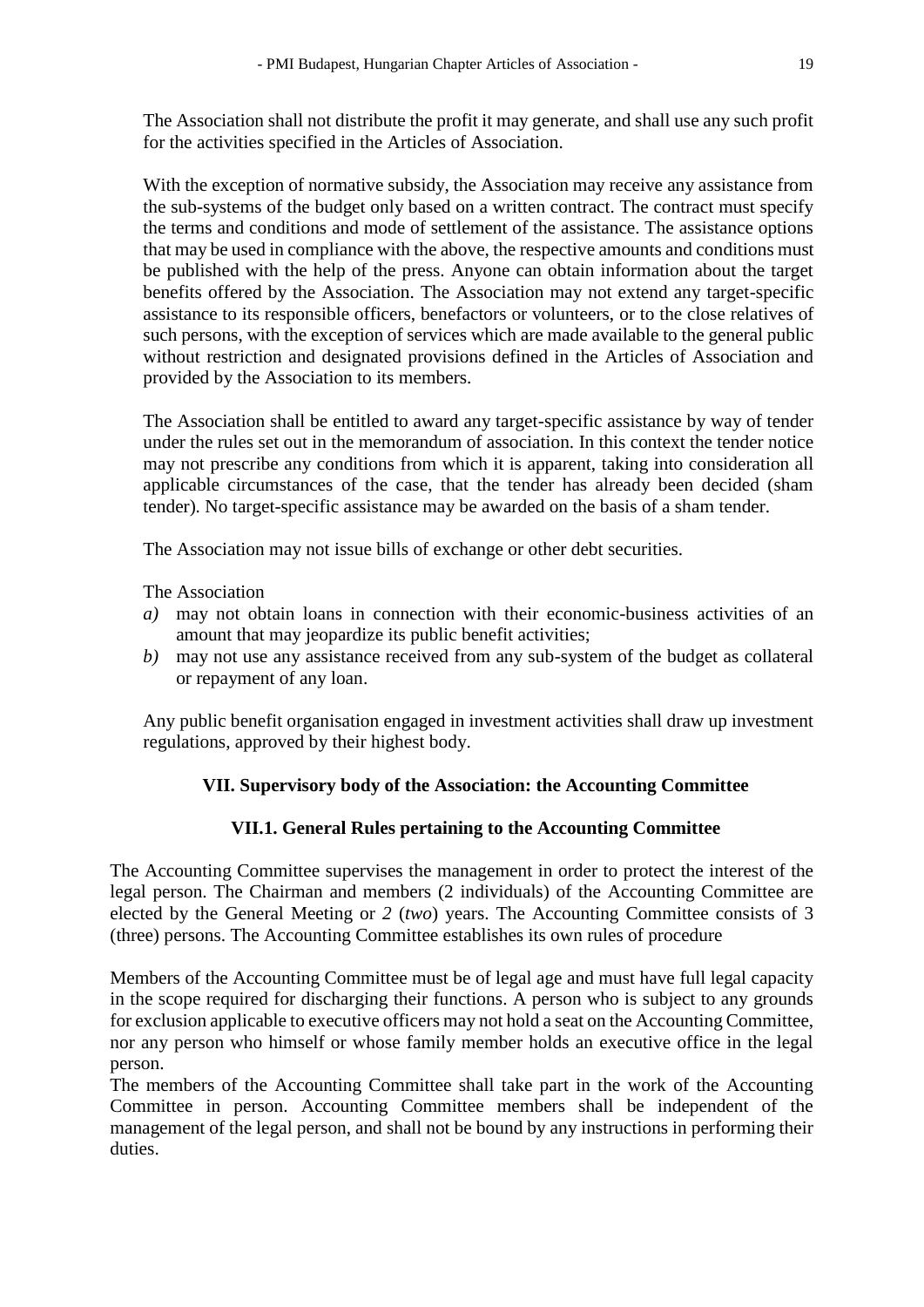The members of the first Accounting Committee shall be designated in the memorandum of association, after which such members are appointed by the decision-making body. Membership in the Accounting Committee shall take effect when accepted by the person appointed.

The provisions on the termination of the mandate of executive officers shall also apply to the termination of membership of Accounting Committee members, with the proviso that Accounting Committee members shall send their resignation to the executive officer of the Association.

## **VII.2. Operation of the Accounting Committee**

The Accounting Committee must have at least 1 (one) meeting a year. The meetings of the Accounting Committee are open to the public. The Accounting Committee shall have a quorum if more than 50% of its members are present at the meeting. The Accounting Committee adopts its resolutions with simple majority vote.

The Chairman and the members of the Accounting Committee may attend the Board meetings with consultation rights.

The General Meeting shall be convened at the initiative of the Accounting Committee, within 30 (thirty) days of the date of submission thereof. In the event of failure to meet the aforementioned deadline, calling the General Meeting shall fall within the jurisdiction of the Accounting Committee.

If the General Meeting fails to implement the measures necessary to restore the legality of operations, the Accounting Committee shall be required to notify the prosecutor's office exercising legal control without delay.

In every other aspect the Accounting Committee shall establish its own rules of procedure.

# **VII.3. Tasks of the Accounting Committee**

The Accounting Committee supervises the operation and financial management of the Association. In this function, it may request reports from the executive officers and information from the employees of the organization, furthermore it may review and audit the Association's books and records.

The members of the Accounting Committee may participate with the right of consultation in the meetings of the Association's executive body, or shall do so if expressly stipulated by the relevant legislation or the instrument of constitution.

The Accounting Committee shall notify the decision-making body or the administration and representation body, and request a meeting thereof as appropriate with respect to their power to act, in the event of finding

- a.) any infringement in the course of operation of the organization or any other event (omission) liable to severely jeopardize the interests of the organization, the termination or alleviation of which requires the decision of the executive body vested with powers to act;
- b.) any fact substantiating some degree of liability of an executive officer.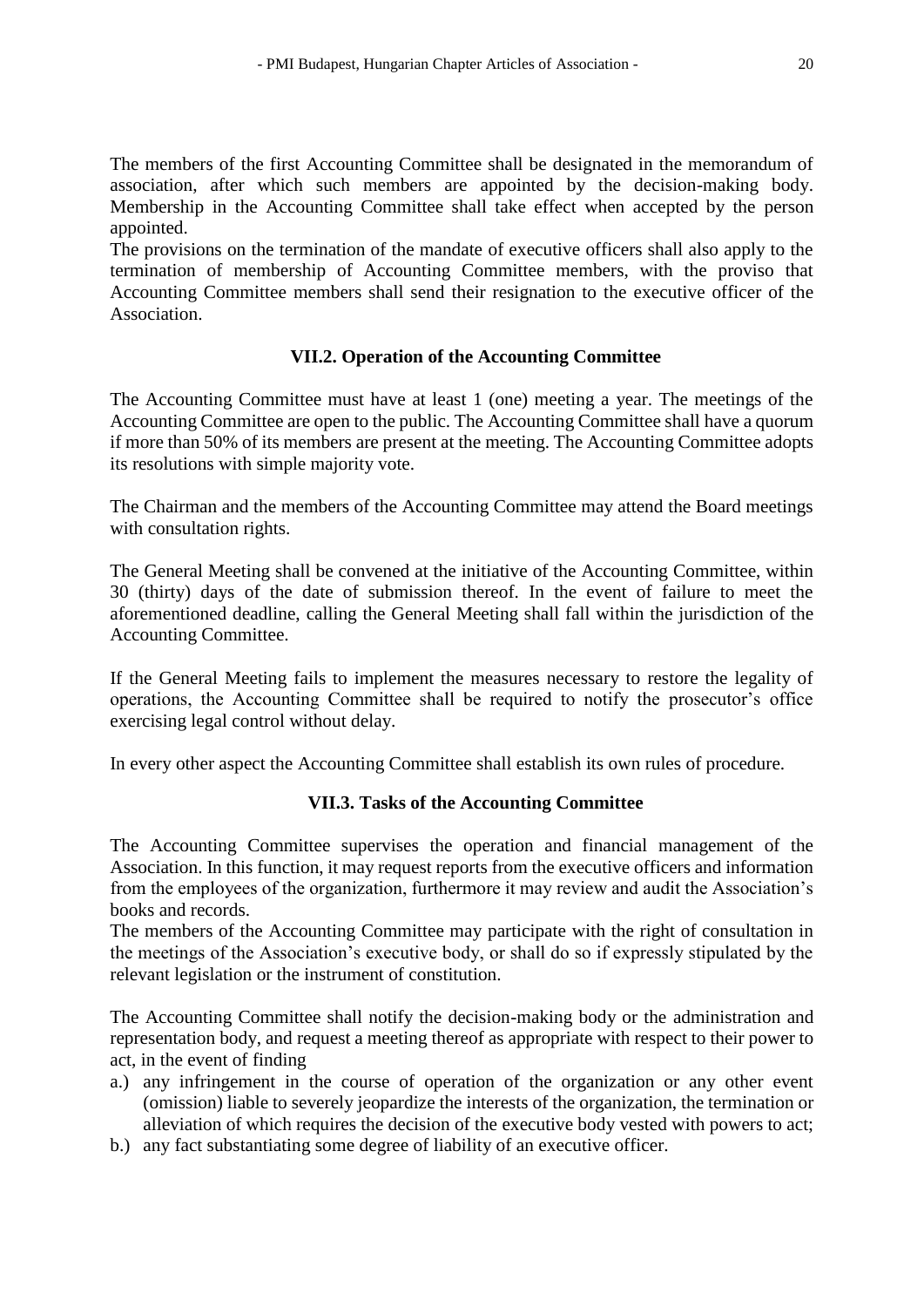The General Meeting or the administration and representation body shall be convened for taking action at the initiative of the Accounting Committee, within thirty days of the date of submission thereof. In the event of failure to meet the aforementioned deadline, calling the General Meeting and the administration and representation body shall fall within the jurisdiction of the Accounting Committee.

If the body vested with powers to act fails to implement the measures necessary to restore the legality of operations, the Accounting Committee shall be required to notify the organ exercising legal control without delay.

## **VII.4. Conflicts of Interest**

A person who:

- a.) serves as the chairperson of or has a seat in the decision-making body or in the managing body (not including the members of the association's decision-making body without any office),
- b.) is in the employment of the public-benefit organization to perform work other than his official duties or is in any other work-related legal relationship, unless otherwise provided for by law,
- c.) benefits from any target-specific assistance the public-benefit organization provides, not including a non-pecuniary service made available to the general public without restriction and any target-specific assistance provided, by virtue of membership, by an association to its member in accordance with its instrument of constitution, furthermore
- d.) is a close relative of the persons referred to in Paragraphs a)-c),may not be the chair person or member, or auditor of the Accounting Committee.

The rules of exclusion defined in Section 39 (1) a) – d) of Ectv. may not apply to the Chairman or members of the Accounting Committee.

### **VIII. Organisational unit**

- 1. The Association may establish an organisational unit for a geographically separate major community of members if the Board and the PMI international organisation granted written consent to it. The organisational unit may provide local services to the members. The services may not be limited to the actors of the local section and its results may be enjoyed by all members of the Association.
- 2. The organisational unit is governed by all laws and internal policies of PMI, which may not be violated. All rights shall be exercised and financial decisions shall be made in relation to the organisational unit by the Board of PMI Budapest. The organisational unit is not a separate legal person.
- 3. The Association allocates a budget for the operation of the chapter, the organisational unit itself may not have any contract with any member immediately and may not collect any membership dues.
- 4. The body of organisational unit consists of 2 (two) members, the Chairman and the Vice Chairman.
- 5. The body of the organisational unit shall directly report to the Board.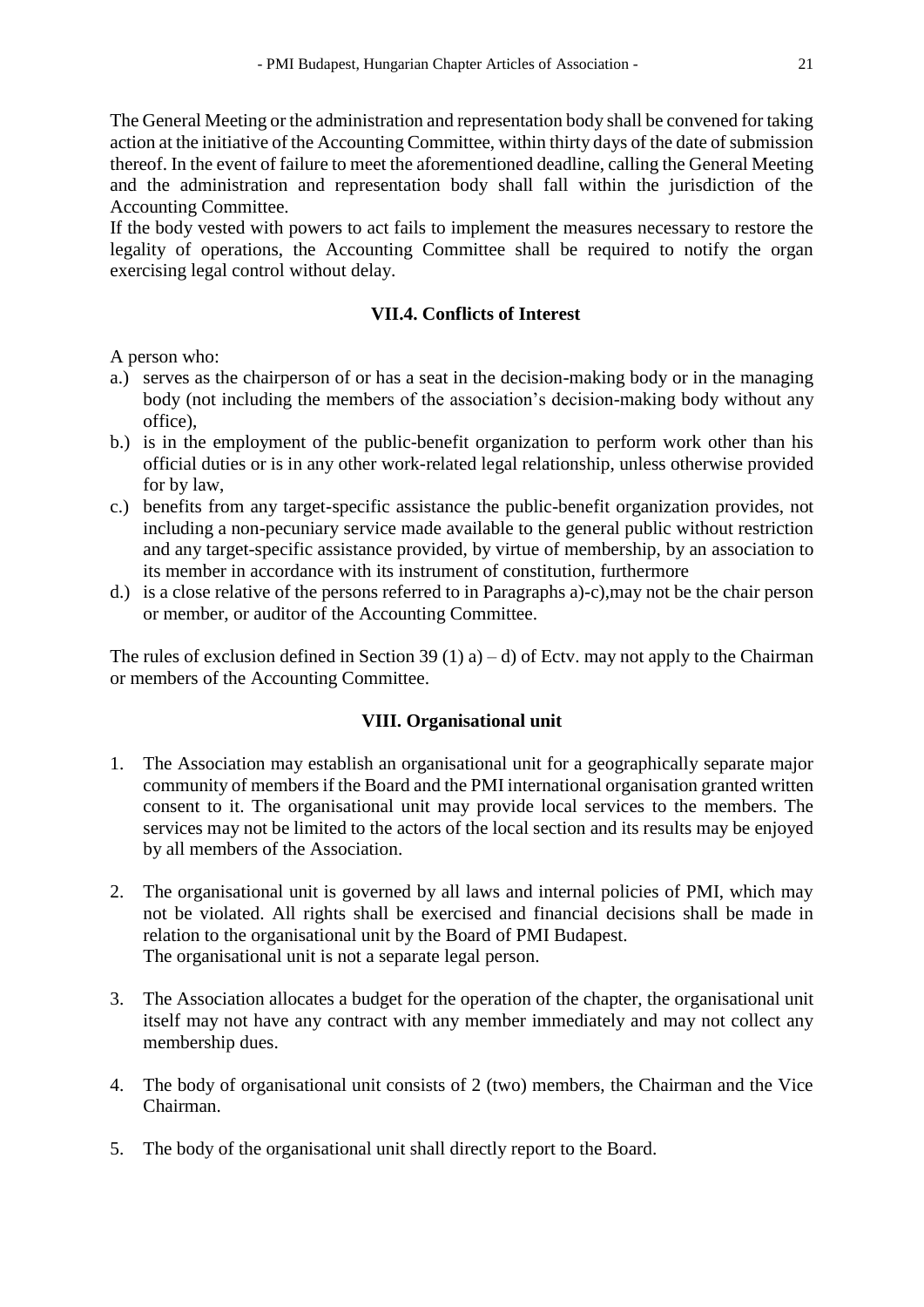### **IX. Record keeping rules**

The Association shall keep separate records of the revenues and expenses of the activities specified in its objectives and of its business activities.

In every other aspect the books of the Association shall be kept in accordance with the applicable bookkeeping regulations.

# **X. Reporting Rules**

Being a public benefit organisation, the Association shall also prepare a public-benefit status report simultaneously with the approval of the annual report. The approval of the public-benefit status report shall fall into the exclusive competence of the General Meeting.

The public-benefit status report shall specify the organization's public benefit activities, the main target groups and achievements of such activities, and the data and indices specified in Section 32 of Ectv. for determining the public-benefit status.

The public-benefit status report shall contain a list of target-specific assistances, the amounts paid to the organization's executive officers and a list of executive offices to which benefits are provided.

The public-benefit status report of the Association shall be open to the public for inspection, and they may obtain copies at their own expense.

The Association shall disclose its public-benefit status report on its website or, if there is no website, in some other manner accessible for the public by no later than 30 June of the subsequent year.

Upon termination of its public-benefit status, the Association shall be liable to settle all its outstanding public dues and to perform its other contractual obligations for public services for the applicable period of time.

# **XI. Conflicts of Interest,** *indemnity provisions*

- 1. The members of the Association may not receive any financial or other benefit for the resources of the Association even in an ad hoc manner, unless these Articles of Association provides otherwise.
- 2. The elected official of the Board, or members of the committees shall not be entitled to any remuneration or tangible or other financial benefit in exchange for their activities provided for the Board. However, the Board may be authorised by the General Meeting to reimburse the eligible and reasonable costs of official, committee members, directors and authorised representatives relating to the attendance of the meetings of the Board or other authorised activities, on individual basis.
- 3. All elected officials of the Board and committee members shall operate in accordance with their obligations undertaken in the Association and the applicable laws and regulations, as individuals independent from any other interest, membership or position.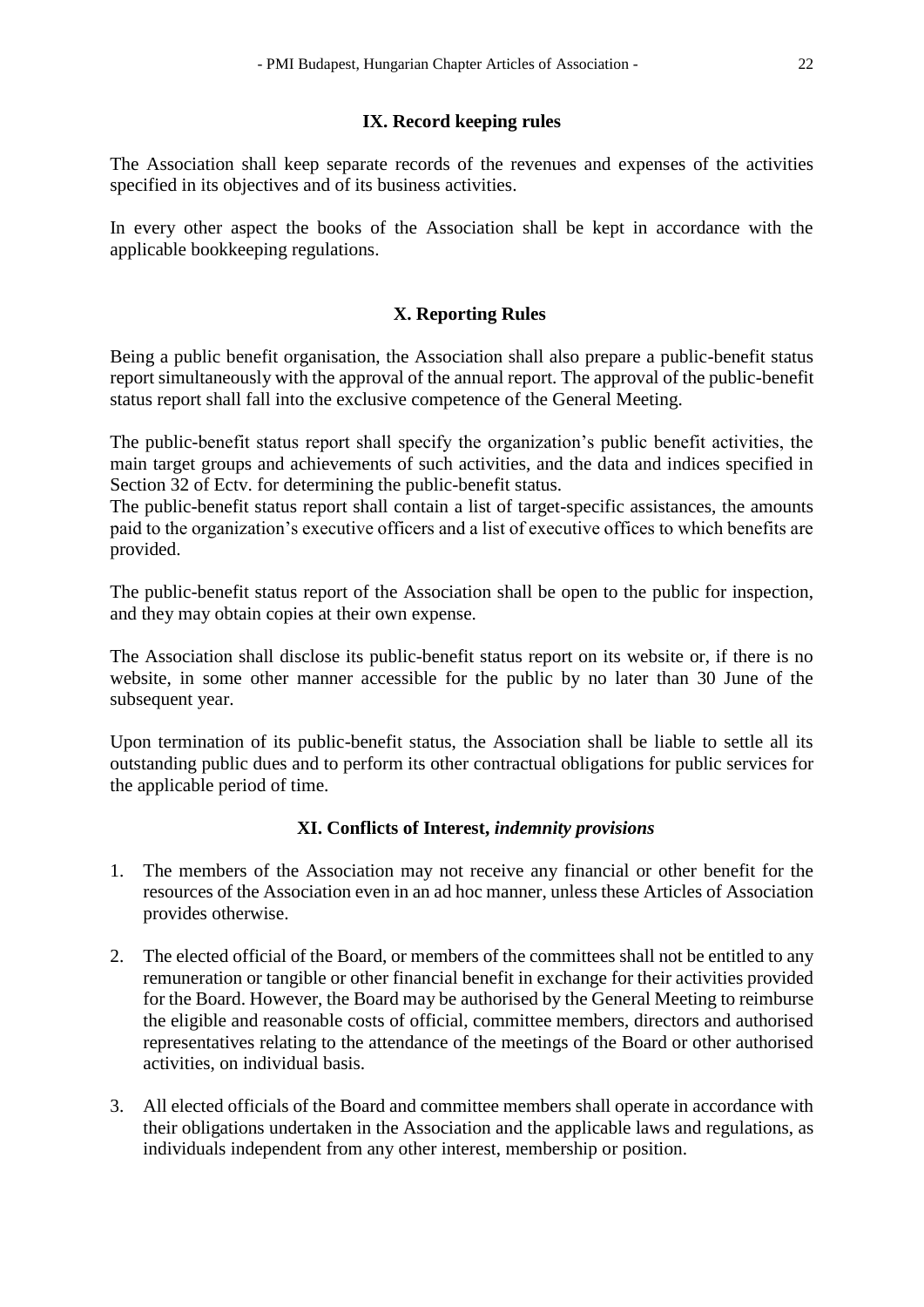*4.* Each official and committee member shall report to the Board any interest or participation that relates to a person that has or intends to enter into a contract with the Association *and shall also refrain from voting in such matters or influencing them.* 

*Nevertheless, PMI Budapest may enter into a contract or into a transaction with a member, executive officer or committee members, other authorised representatives of PMI Budapest and with organisations and legal persons in which these individuals are members or employees, providing that:*

- *the relationship or interest is presented to the Board prior to the transaction;*
- the Board approves such a transaction with a majority vote of its members not *involved in the transaction;*
- the transaction is fair in terms of PMI Budapest and at the time of its conclusion *or approval by the Board also complies with the legal regulations prevailing at the time of registration of PMI Budapest.*
- 5. The members of the Board may not be each other's close relatives (Section 8:1.(1) 1 of the Civil Code).

A person may not take part in the decision-making process of the General Meeting or the Presidency if, by virtue of such decision, they or a close relative of them:

- is released from any obligation or liability, or
- receives any other benefit,
- or otherwise has a vested interest in the legal transaction to be concluded.

Any non-pecuniary service provided by a public-benefit organization within the framework of its target-specific assistance that is available to the general public without restriction, or any target-specific assistance provided, by virtue of membership, by an Association to its member in accordance with its instrument of constitution shall not be construed as a benefit.

For a period of three years after the dissolution of the public-benefit organization, any person who previously served as an executive officer for at least one year within a twoyear period prior to the dissolution of such public-benefit organization:

- a.) that was wound up without succession without settling any tax and customs debt owed to the state tax and customs authority,
- b.) against whom substantial tax arrears have been assessed by the state tax and customs authority,
- c.) that was sanctioned previously by the state tax and customs authority by store closure, or received a financial penalty imposed in lieu of such store closure,
- d.) whose tax number the state tax and customs authority has suspended or withdrawn pursuant to the Act on the Rules of Taxation, may not be the executive officer of another public-benefit organisation.

The executive officer, or the person nominated as such, shall be required to notify all public-benefit organizations concerned in advance if he is employed in the same position at another public-benefit organization at the same time.

# *Indemnification:*

*6. . In the event that any person who is or was an officer, director, committee member, or authorized representative of PMI Budapest, acting in good faith and in a manner*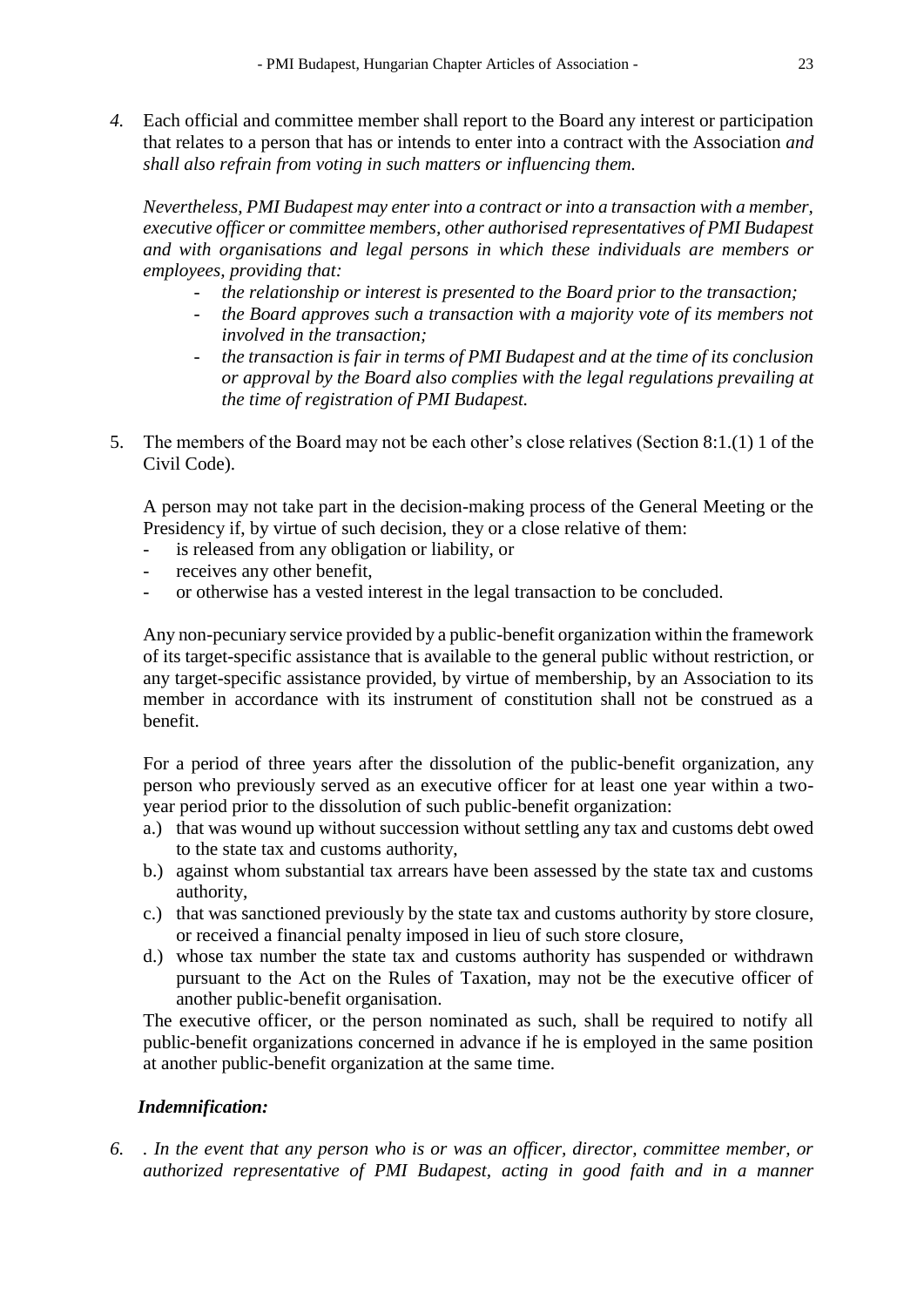*reasonably believed to be in the best interests of the PMI Budapest, has been made party, or is threatened to be made a party, to any civil, criminal, administrative, or investigative action or proceeding (other than an action or proceeding by or in the right of the corporation), such representative may be indemnified against reasonable expenses and liabilities, including attorney fees, actually and reasonably incurred, judgments, fines and amounts paid in settlement in connection with such action or proceeding to the fullest extent permitted by the jurisdiction in which the organization is incorporated. Where the representative has been successful in defending the action, indemnification is mandato*

- *7. Unless ordered by a court, discretionary indemnification of any representative shall be approved and granted only when consistent with the requirements of applicable law, and upon a determination that indemnification of the representative is proper in the circumstances because the representative has met the applicable standard of conduct required by law and in these Articles of Association.*
- *8. To the extent permitted by applicable law, PMI Budapest may purchase and maintain liability insurance on behalf of any person who is or was a director, officer, employee, trustee, agent or authorized representative of PMI Budapest, or is or was serving at the request of PMI Budapest as a director, officer, employee, trustee, agent or representative of another corporation, domestic or foreign, non-profit or for-profit, partnership, joint venture, trust or other enterprise.*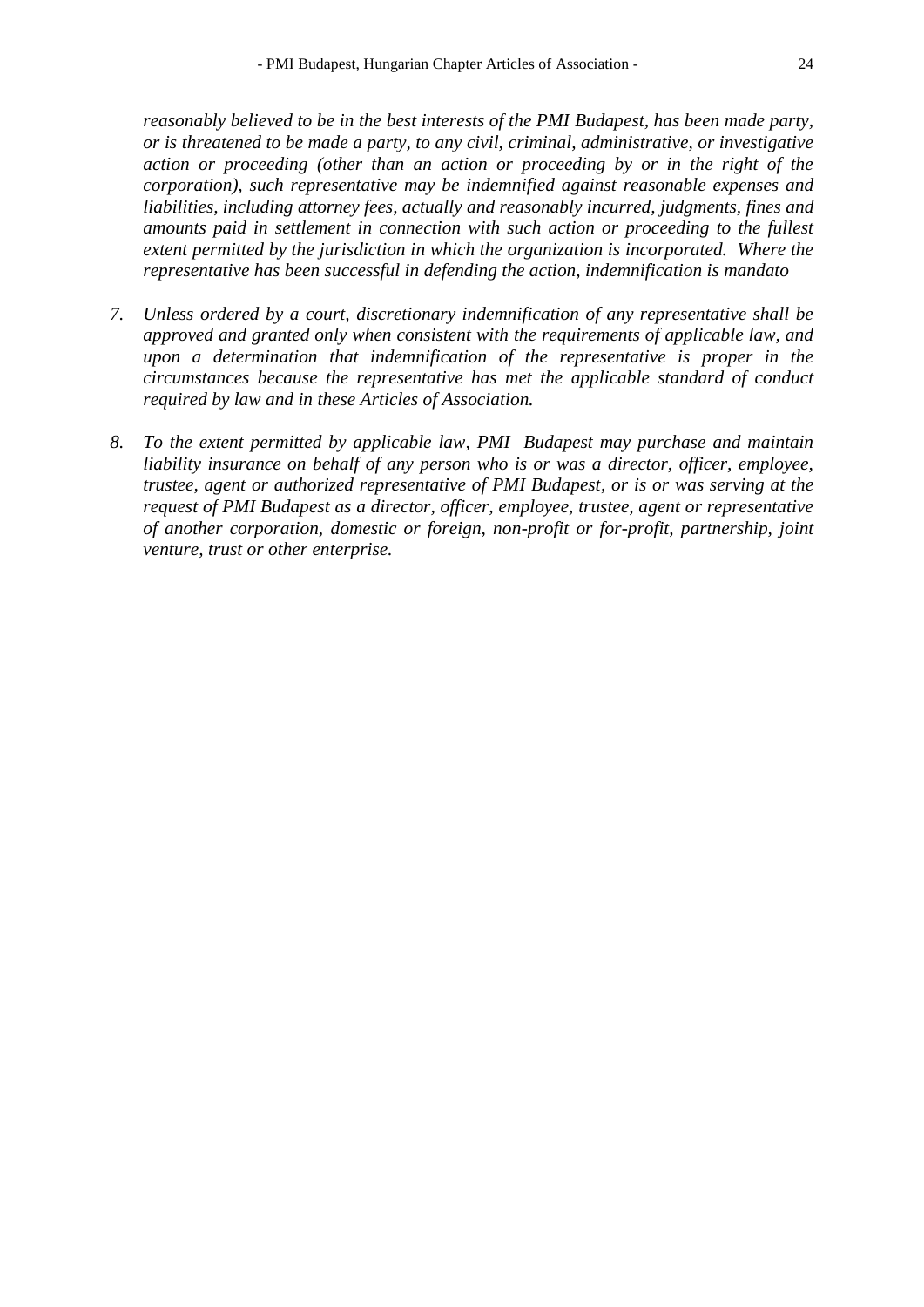### **XII. Amendment of the Articles of Association**

- *1.* An amendment may be initiated by the Board individually or 10% of the membership, addressed to the Board. Each proposed amendment is presented by the Board, indicating its report or rejection. *The Board presents the proposed amendments with or without any recommendation. The Board shall disclose to the members the proposed amendments at least 30 days prior to the date of the General Meeting deciding on the amendment.*
- *2.* All amendments shall also be submitted to the PMI Board. During the amendment of the Articles of Association the agreement between PMI and the Association that is not contradictory to the provisions of the currently effective Hungarian laws shall be taken into account. *Each amendment must comply with the Articles of Association of PMI and the guidelines and policies established by PMI.*

### **XIII. Dissolution of the Association**

The association shall be dissolved without succession if:

a) it was established for a fixed duration, and such period of time expires;

b) it was subject to termination upon a certain condition, when this condition is met;

c) declared terminated by its members or founders; or

d) terminated by a body so authorized;

provided in all cases that the legal person is cancelled from the registry following completion of the appropriate procedure for the settlement of the legal person's financial affairs.

The Association may merge only with another association or may be divided into associations only.

Apart from the general cases of dissolution of a legal person without succession, an association shall be dissolved without succession if:

a) the association has fulfilled its purpose, or if achieving the association's objective is no longer possible, and a new objective has not been determined; or

b) the number of members of the association remains below ten for six consecutive months.

*PMI has the right to terminate the agreement with the Association and request the Association to adopt a resolution on dissolution if PMI Budapest or its executive officers do not comply with these Articles of Association or the guidelines procedural rules established by PMI or any provision or any agreement concluded with PMI.* 

*If the Association does not convey any values to the members that are included in the objectives of PMI Budapest without any substantive reason, the Association accepts that PMI has the right to terminate with the agreement with the Association and request the Association to adopt a resolution on dissolution.*

*If the Association decides on its dissolution, the members of the PMI Buda Board shall inform PMI in writing and shall conduct the dissolution procedure in accordance with PMI's guidance and the rules of the Association.*

*If the Association is dissolved for any reason, its assets shall be distributed among the organisations defined by a General Meeting that has a quorum following the payment of the justified debts, in compliance with the legal regulations.*